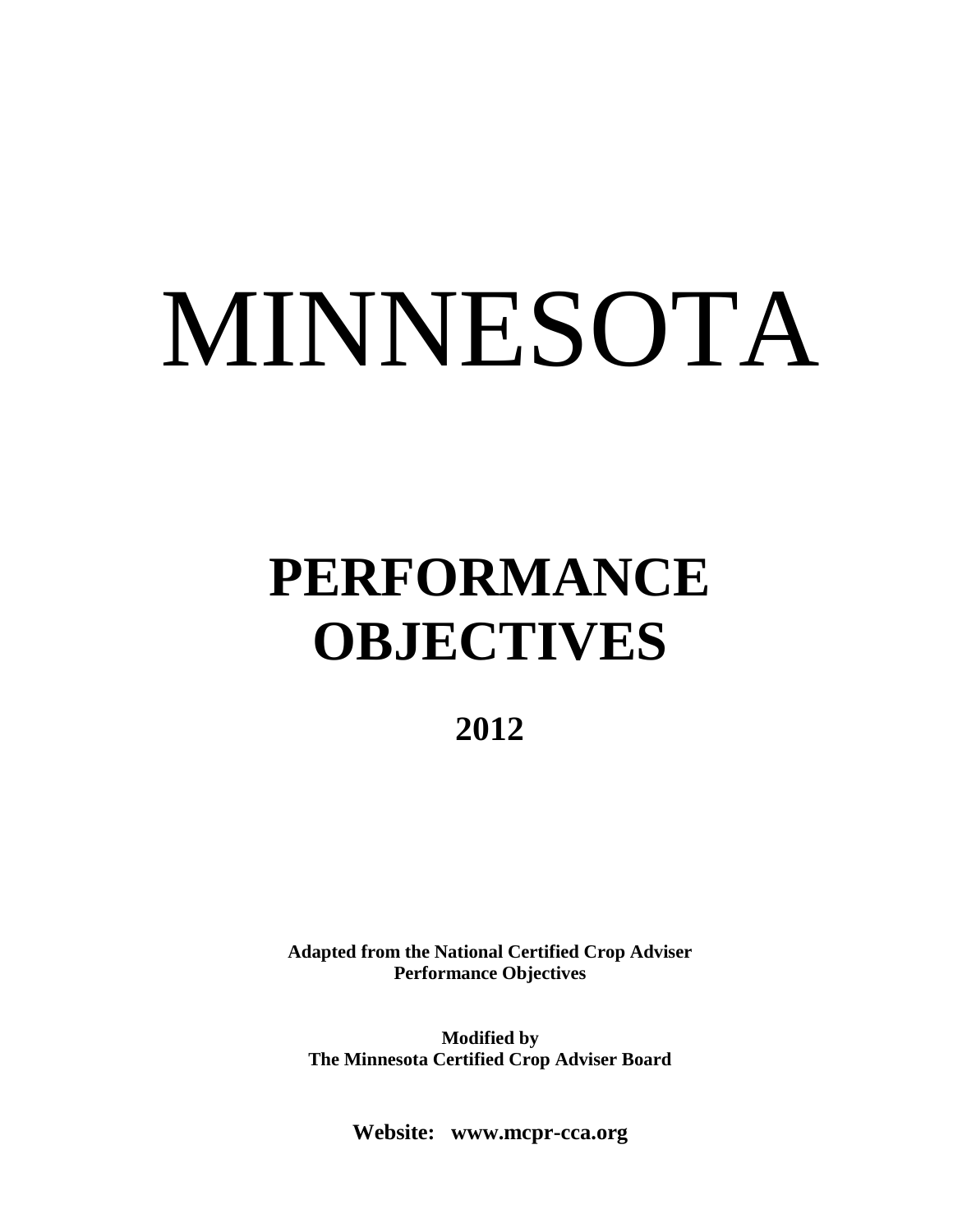# **I. NUTRIENT MANAGEMENT**

#### EXPERTISE WITHIN EACH COMPETENCY AREA:

#### **A. Basic Concepts in Soil Fertility**

The learner shall be able to:

- 1. Identify the 16 elements essential for plant growth.
- 2. Characterize the essential nutrients (elements) as either mobile or immobile in soils.
- 3. Understand the effect of basic soil properties such as texture, pH, and soil drainage on the availability of nutrients to plants.
- 4. Describe, in general terms, the concept of cation exchange capacity.

# **B. Basic Concepts of Plant Nutrition**

The learner shall be able to:

- 1. Understand the concepts of mass flow, diffusion, and root interception as the mechanisms for movement of plant nutrients to the surface of roots and root hairs.
- 2. Understand the importance of root hairs in nutrient uptake.
- 3. Describe how root structure has a major effect on nutrient uptake.
- 4. Relate nutrient uptake patterns of major crops of Minnesota in relation to stage of growth.

# **C. Soil pH and Soil Amendments**

- 1. Give a brief description of the concepts of soil pH, buffer pH, acid and calcareous soils.
- 2. Recognize how the following affect the lime recommendations:
	- a. crop grown
	- b. soil texture
	- c. soil organic matter content
	- d. location in state
	- e. depth of sampling
	- f. tillage system
- 3. Describe how liming acid soil increases the soil pH.
- 4. Describe, in general, how soil pH affects nutrient availability.
- 5. Describe **E**ffective **N**eutralizing **P**ower (**ENP**).
- 6. Describe how characteristics of a liming material influence the rate of liming material recommended.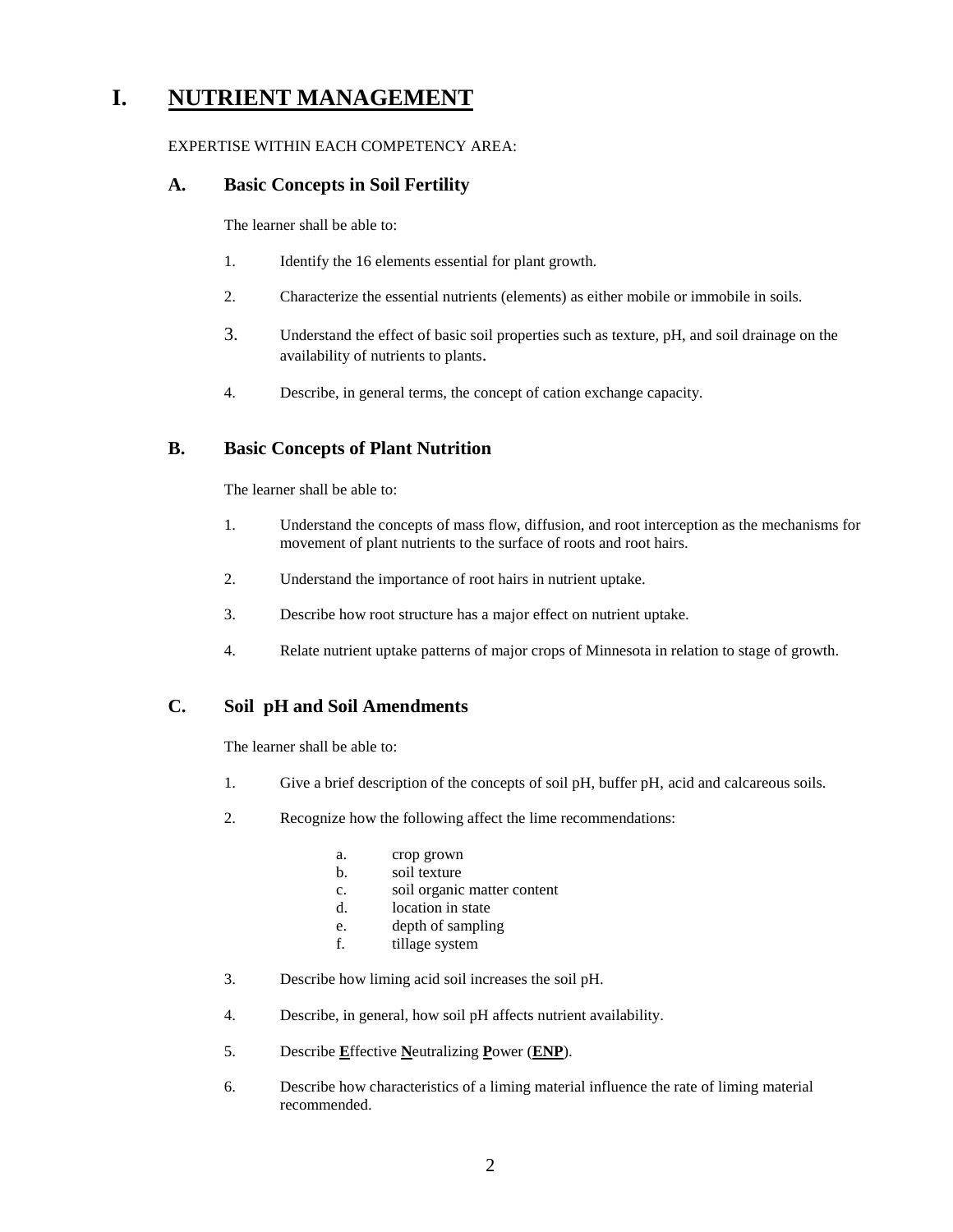#### **C. Soil pH and Soil Amendments (con't)**

- 7. Describe the neutralizing value, physical properties and handling precautions of the following liming materials:
	- a. calcitic limestone
	- b. dolomitic limestone
	- c. quicklime (calcium hydroxide)
	- d. slaked lime
	- e. fluid lime
	- f. marl
	- g. water treatment lime
	- h. wood ashes
- 8. List the benefits of liming for crop production.
- 9. Understand the concept of and soil test information required for variable rate lime application.
- 10. Identify materials that may be used to lower soil pH of calcareous and saline soils.
- 11. Distinguish between calcareous and saline soils.

# **D. Primary Plant Nutrients (N, P, K)**

#### **D1. Nitrogen**

- 1. Understand the function(s) of nitrogen in plants.
- 2. Identify the forms of nitrogen taken up by growing plants.
- 3. Describe how the following processes of nitrogen in soils are different from each other:
	- a. fixation
	- b. ammonification
	- c. nitrification
	- d. volatilization
	- e. denitrification
	- f. immobilization
	- g. leaching
- 4. Describe symbiotic nitrogen fixation and how the process is affected by:
	- a. soil pH
	- b. soil moisture
	- c. level of nitrogen in the soil
	- d. population of Rhizobia and other soil bacteria
- 5. Recognize how soil physical properties affect nitrogen fertilization.
- 6. Recognize how crops grown in rotation affect nitrogen fertilization.
- 7. Recognize how soil drainage, irrigation, rainfall, and potential for water contamination affect nitrogen fertilization practices.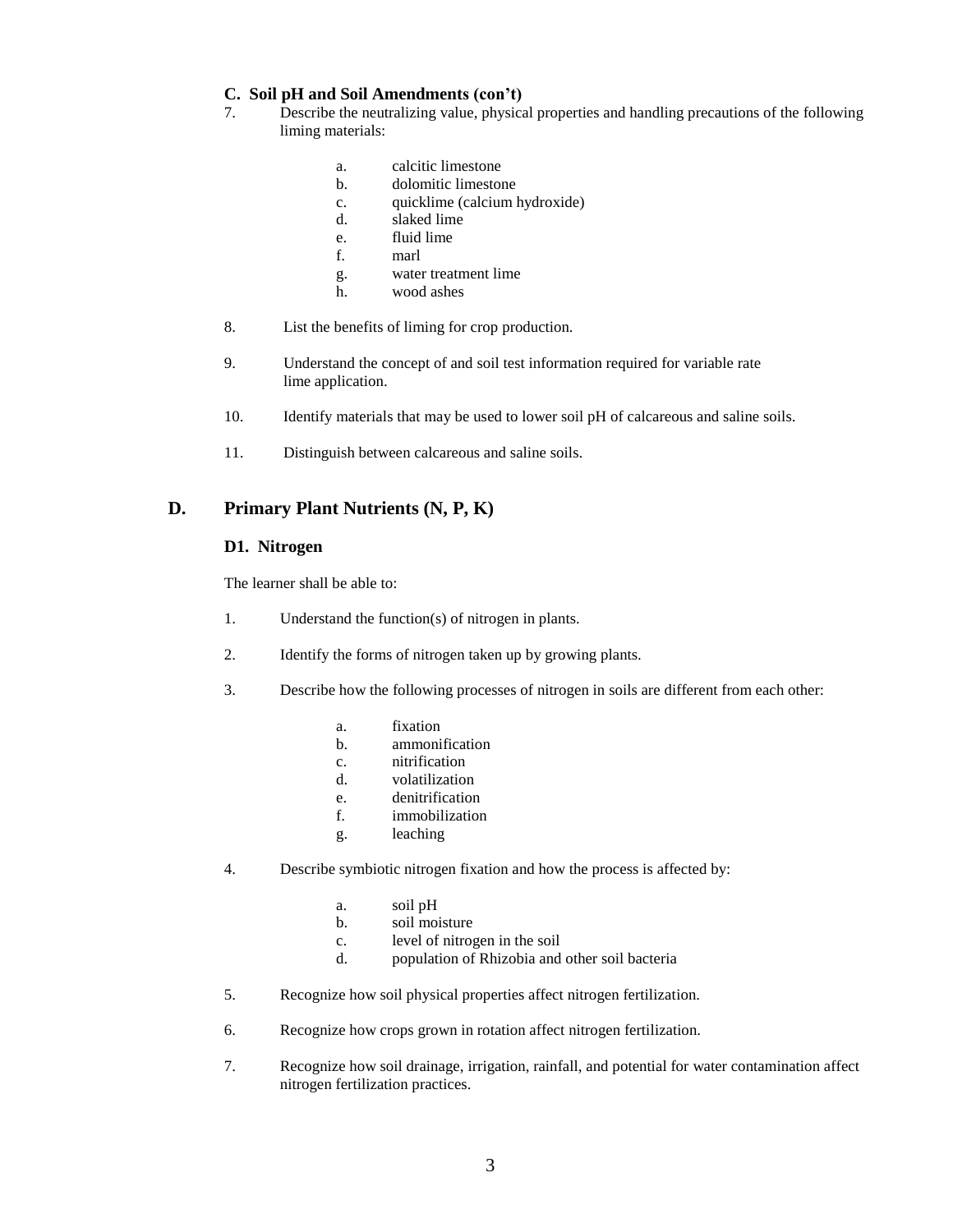#### **D1. Nitrogen (con't)**

- 8. Understand the analysis, physical form, and handling precautions for each of the following nitrogen fertilizer sources:
	- a. Anhydrous ammonia (82-0-0)
	- b. Urea (46-0-0)
	- c. Urea-ammonium nitrate (28-0-0)
	- d. Ammonium nitrate (34-0-0)
	- e. Ammonium sulfate (21-0-0-24)
- 9. Describe the relationship of soil texture to movement of ammonium and nitrate-nitrogen through soils.

#### **D2. Phosphorus**

The learner shall be able to:

- 1. Recognize how the soil affects the management of phosphate fertilizers.
- 2. Understand how the intended crop affects the placement of phosphate fertilizers.
- 3. Identify the appropriate soil properties that affect the choice for use of the Bray, Olsen, or Mehlich III extraction procedures.
- 4. List the analysis, physical form, and handling precautions, if any, for each of the following phosphate fertilizers.
	- a. rock phosphate
	- b. superphospheric acid
	- c. triple superphosphate
	- d. monoammonium phosphate
	- e. diammonium phosphate
	- f. ammonium polyphosphate
- 5. Describe the differences in orthophosphate and polyphosphate and relate them to the effect on crop production.

#### **D3. Potassium**

- 1. Understand the effect of soil physical and chemical properties on the availability of potassium and associated management of potash fertilizers.
- 2. Recognize how intended crop and choice of tillage system affect the management of potash fertilizers.
- 3. Describe the physical form and analyses of each of the following fertilizers that supply potassium:
	- a. potassium chloride
	- b. potassium sulfate
	- c. potassium nitrate
	- d. potassium / magnesium sulfate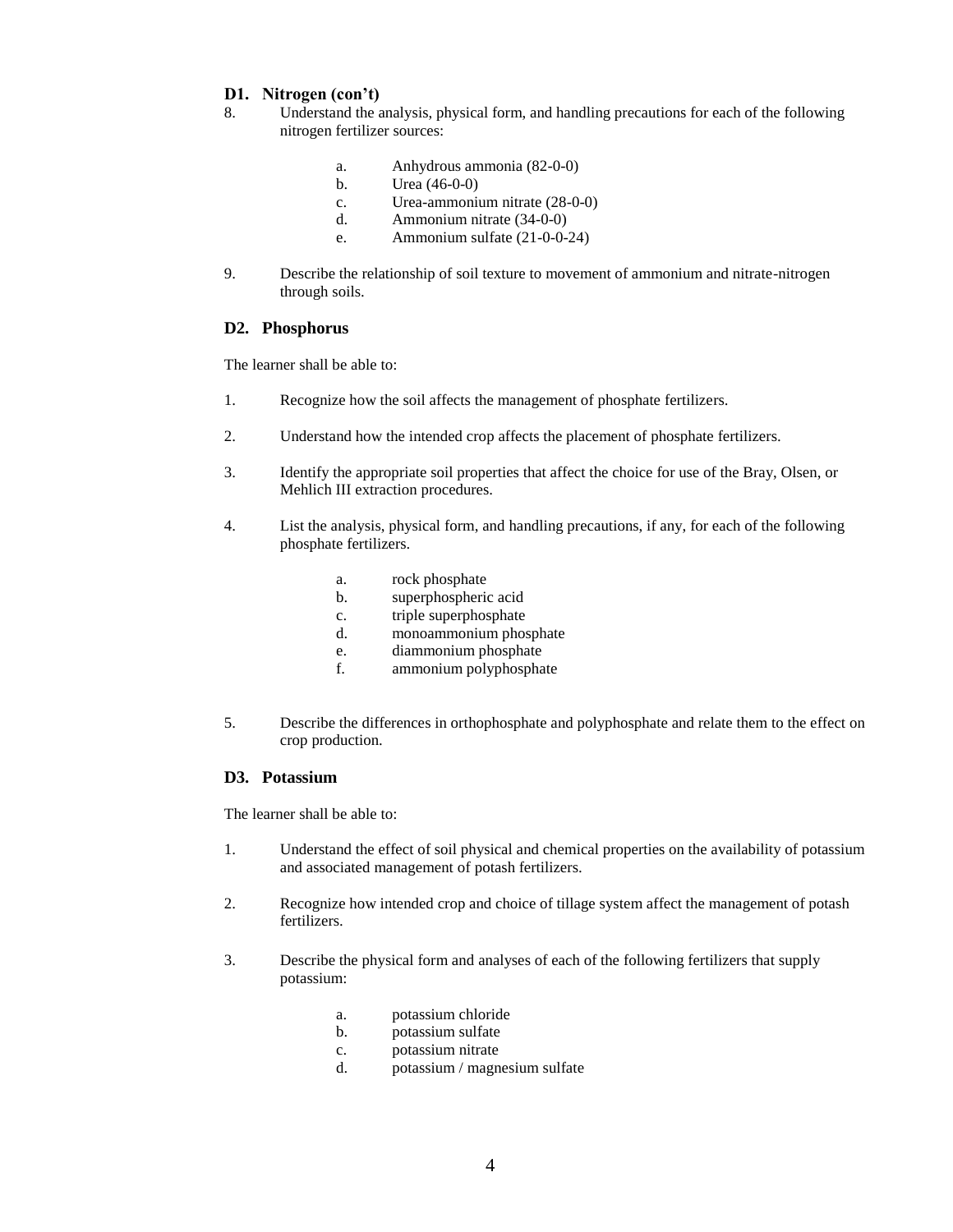#### **D4. Calcium and Magnesium**

The learner shall be able to:

- 1. Recognize how intended crop affects the management of soil amendments and / or fertilizers used to supply calcium and magnesium.
- 2. Understand how calcium and magnesium may interact with potassium in plants.
- 3 Describe the physical form and analysis of each of the following calcium and / or magnesium sources:
	- a. calcitic lime
	- b. dolomitic lime
	- c. gypsum
	- d. potassium / magnesium sulfate
	- e. Epsom salts

#### **D5. Sulfur**

The learner shall be able to:

- 1. Understand the effect of soil physical and chemical properties on availability of sulfur in soils and management of sulfur fertilizers.
- 2. Recognize how the intended crop affects the management of sulfur fertilizers.
- 3. Understand the role of soil microorganisms on the availability of soil and fertilizer sulfur.
- 4. Describe the physical form, analysis and handling precautions, if any, for each of the following sources of sulfur:
	- a. elemental sulfur
	- b. gypsum
	- c. ammonium sulfate
	- d. ammonium thiosulfate
	- e. potassium / magnesium sulfate

#### **D6. The Micronutrients**

- 1. Understand the effect of soil physical and chemical properties and the availability of micronutrient fertilizers.
- 2. List the essential micronutrients.
- 3. For Minnesota, identify the soil and cropping conditions where a specific micronutrient deficiency might be expected.
- 4. Describe the physical form, water solubility and handling precautions, if any, for the following two broad categories of micronutrient sources:
	- a. inorganic salts
	- b. organic chelated products.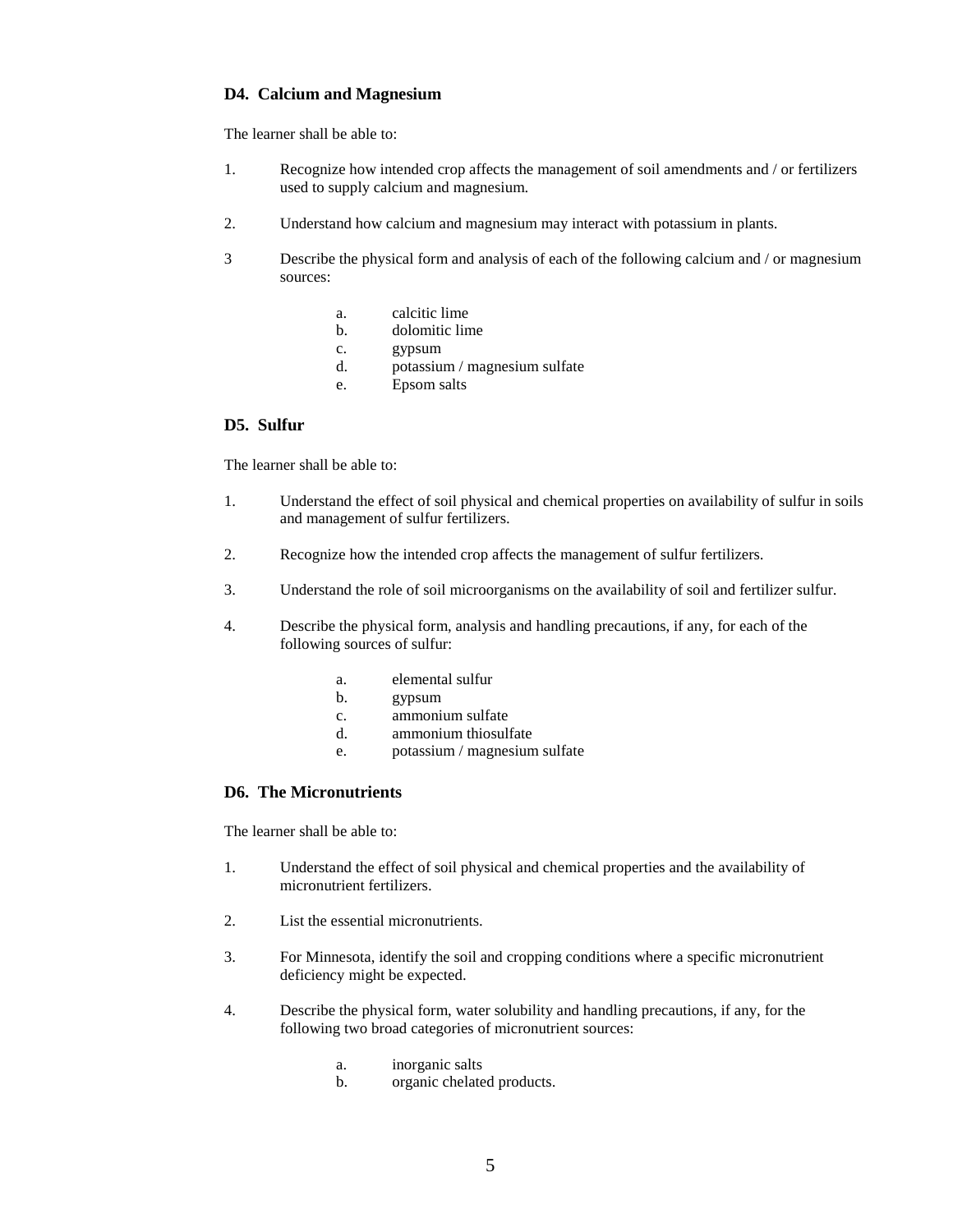# **E. Soil Sampling**

The learner shall be able to:

- 1. Recognize the management practice of soil sampling as used for the following purposes:
	- a. a basis for fertilizer recommendations
	- b. monitoring changes in soil test values as affected by crop production practices
	- c. an aid in diagnosing nutrient deficiencies
- 2. Describe the sampling procedure used for the Soil Nitrate Test used in either fall or spring.
- 3. Describe the advantages and disadvantages of grid sampling and zone sampling as a basis for understanding nutrient variability and fertilizer applications.
- 4. Recognize the effect of depth of sample collection on soil test values.
- 5. Describe changes in soil test values for various nutrients over time as affected by cropping system, soil properties, and nutrient mobility.
- 6. Understand that the pattern used in sample collection is affected by tillage system and placement of the immobile nutrients.
- 7. Understand the correct procedure for handling soil samples after they have been collected.
- 8. Understand the sampling techniques that are recommended for grid sampling and their potential impact on analytical results and subsequent fertilizer recommendation.
- 9. Understand the procedures for sampling an entire field including the number of cores needed and locations to avoid in the collection of the sample.
- 10. Understand how frequently fields should be sampled for measurement of the various nutrients.

# **F. Fertilizer Recommendations**

- 1. Recognize the importance of realistic yield goal in accurate fertilizer recommendations.
- 2. Understand each of the following concepts of fertilizer recommendations:
	- a. crop sufficiency
	- b. soil building and maintenance
	- c. crop removal
- 3. Recognize the economic and environmental implications involved in making fertilizer recommendations.
- 4. Understand the concept of relative soil test level as it relates to nutrient sufficiency and probability of response to applied immobile nutrients.
- 5. Given soil test information, realistic yield goal, and an understanding of the grower's goals and objectives, make economically and environmentally sound fertilizer recommendations.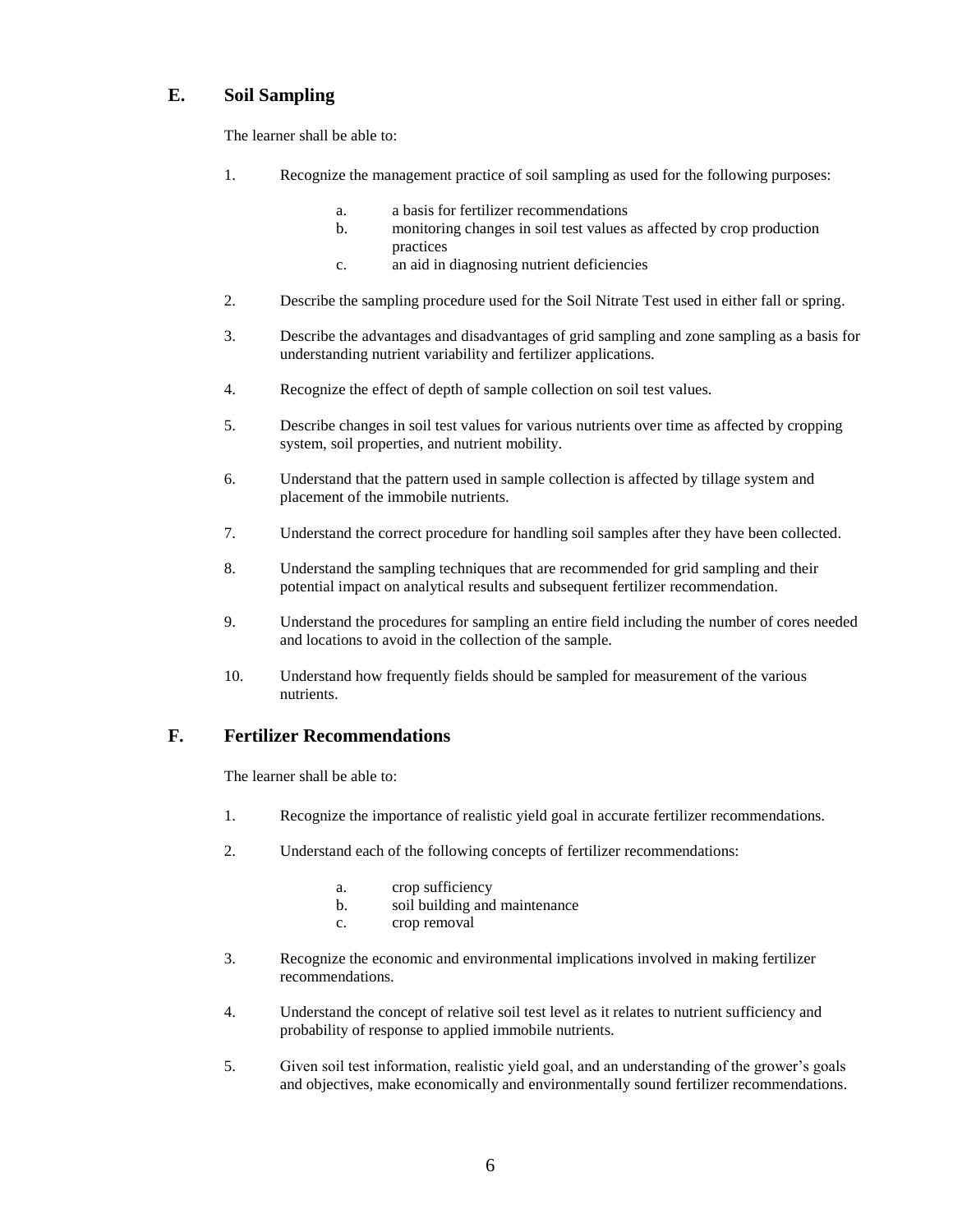#### **F. Fertilizer Recommendation (con't.)**

- 6. Understand the possible relationships of cation exchange capacity to nutrient availability.
- 7. Interpret the results of laboratory analysis of soil samples.
- 8. Distinguish a soil test value for P and  $\theta$  or K as being low, medium, or high.
- 9. Understand the factors that should be considered in arriving at a realistic yield goal.

# **G. Plant Analysis**

The learner shall be able to:

- 1. Understand the predictive and diagnostic purposes when using plant analysis.
- 2. Recognize how the following affect the results of analysis of tissue samples:
	- a. crop
	- b. plant maturity
	- c. plant part
	- d. time of sample collection
	- e. sample handling
- 3. Recognize how the following describe the level of plant nutrition:
	- a. critical value
	- b. sufficiency range
	- c. luxury consumption
	- d. toxic level

# **H. Fertilizer Materials and Application**

- 1. Calculate rates of various fertilizer grades needed for optimum yield based on the analysis of the fertilizer, realistic yield goal, and the results of a soil test.
- 2. Understand how fertilizer placement is affected by:
	- a. soil test information
	- b. tillage systems
	- c. intended crop
	- d. nutrient mobility
	- e. fertilizer material used
- 3. Understand how fertilizer timing is affected by:
	- a. soil test information
	- b. tillage systems
	- c. intended crop
	- d. nutrient mobility
	- e. fertilizer material used
- 4. Define fertigation.
- 5. Understand the importance of equipment calibration.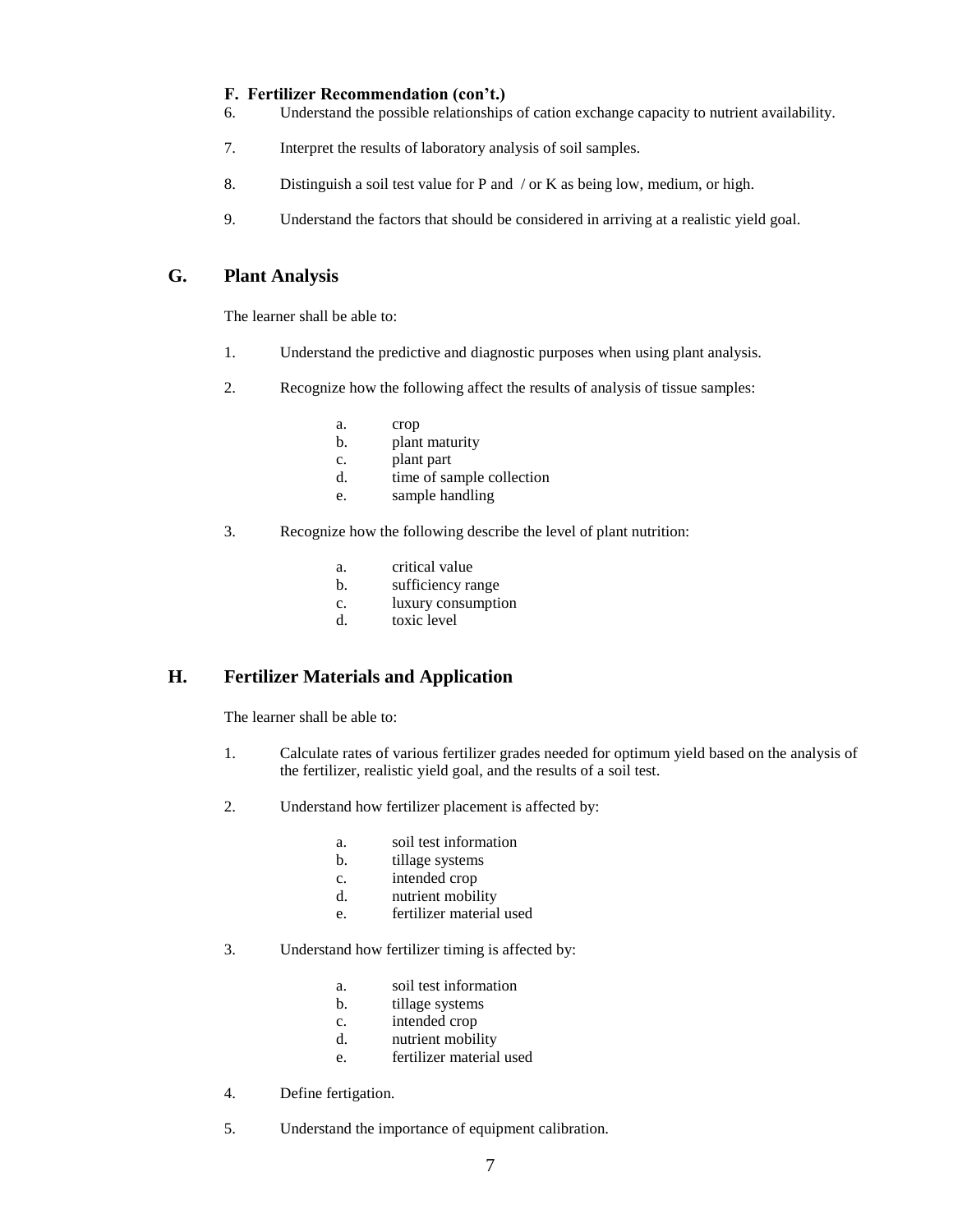#### **H. Fertilizer Materials and Application (con't)**

- 6. Describe the following fertilizer placement methods.
	- a. deep banding
	- b. broadcast
	- c. surface band
	- d. fertigation
	- e. foliar application
	- f. sidedress
	- g. topdress
	- h. pop-up or seed placed
	- i. starter band

# **I. Manure Management**

- 1. Calculate the value of nutrients in manure.
- 2. Recognize the factors that affect the nutrient content of manure.
- 3. Understand how method and time of application affect the nutrient value of manure.
- 4. Describe manure sampling and handling procedures.
- 5. Understand the procedure to be followed in the calibration of a manure spreader.
- 6. Understand the importance and magnitude of nutrient losses associated with the different methods of manure storage and application.
- 7. Describe the effect of manure on:
	- a. soil tilth
	- b. nutrient supply to crops
	- c. microbial activity
- 8. Understand how variability in applications can be affected by:
	- a. storage
	- b. handling
	- c. agitation
	- d. patterns of application in the field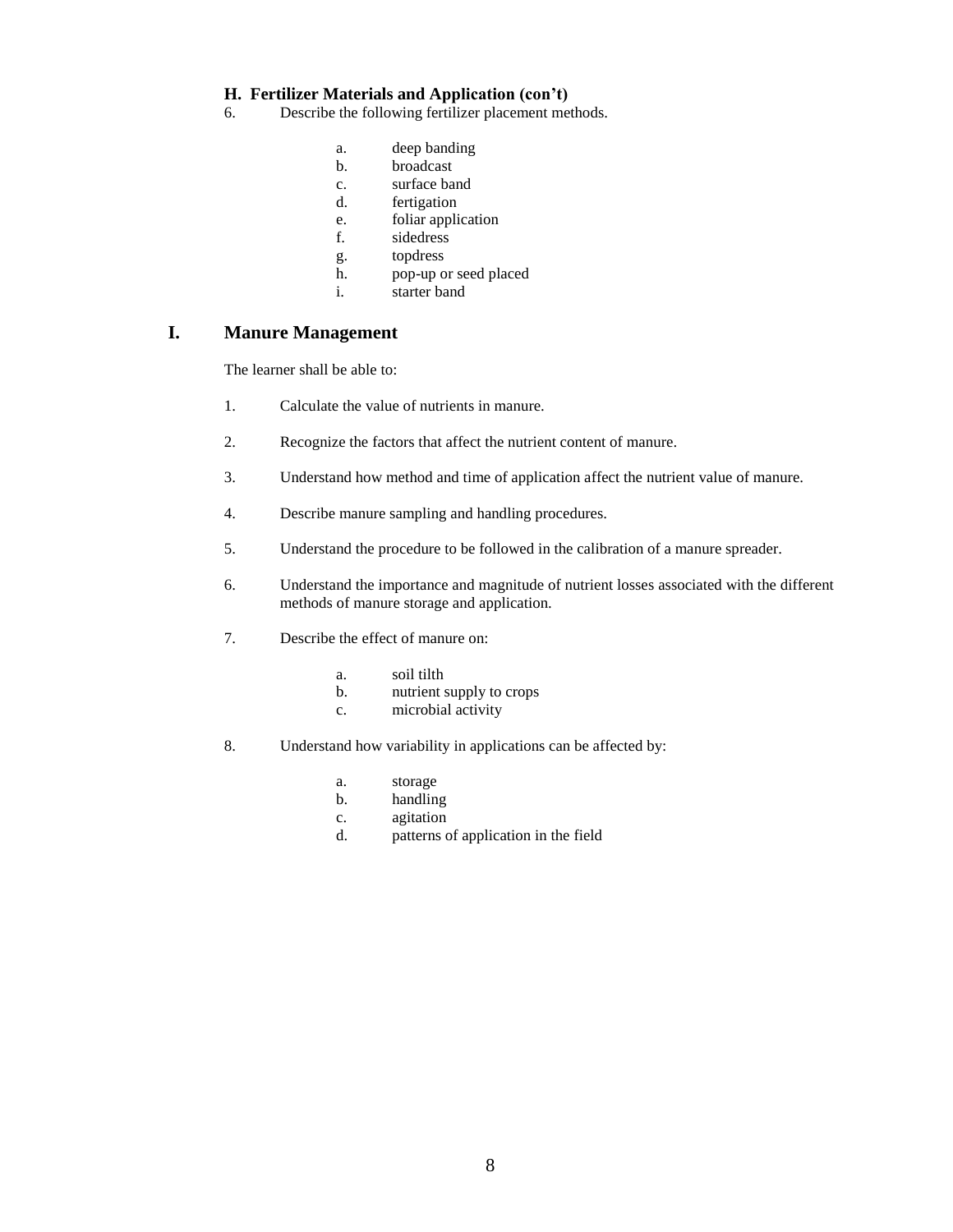# **J. Diagnosis of Nutrient Deficiencies in Crops**

The learner shall be able to:

- 1. Understand the advantages and disadvantages of using a soil analysis and / or plant samples u for the purpose of determining nutrient deficiencies.
- 2. Recognize the deficiency symptoms in major Minnesota crops for:
	- a. nitrogen
	- b. phosphorus
	- c. potassium
	- d. calcium
	- e. magnesium
	- f. sulfur
	- g. micronutrients

# **K. Nutrient Management Planning**

- 1. Construct a realistic yield goal on either a field or whole farm basis based on:
	- a. production history
	- b. soil survey information
	- c. level of management of the grower
- 2. Use the results of a soil-testing program, realistic yield goal, sources of nutrients and an appropriate analysis of each, design a nutrient management plan that is both economically and environmentally sound.
- 3. Understand the Best Management Practices (BMP's) for nitrogen and how they are used as guidelines for the application of nitrogen.
- 4. Understand the guidelines for effective use of phosphorus fertilizers.
- 5. Familiar with the following components of a NRCS Nutrient Management Plan:
	- a. soil survey map
	- b. field map
	- c. sensitive features of the landscape
	- d. practices to be used for sensitive features
	- e. practices to be used to address **S**oil **T**est**P**hosphorus (**STP**) levels at or greater than 21ppm (Bray) or 16ppm (Olsen)
	- f. crop rotation and planned crop
	- g. schedule of nutrient applications
	- h. calculations and data used to develop the schedule of nutrient applications including nutrient budgets
	- i. operation, maintenance, and record keeping
	- j. use of manure as a nutrient source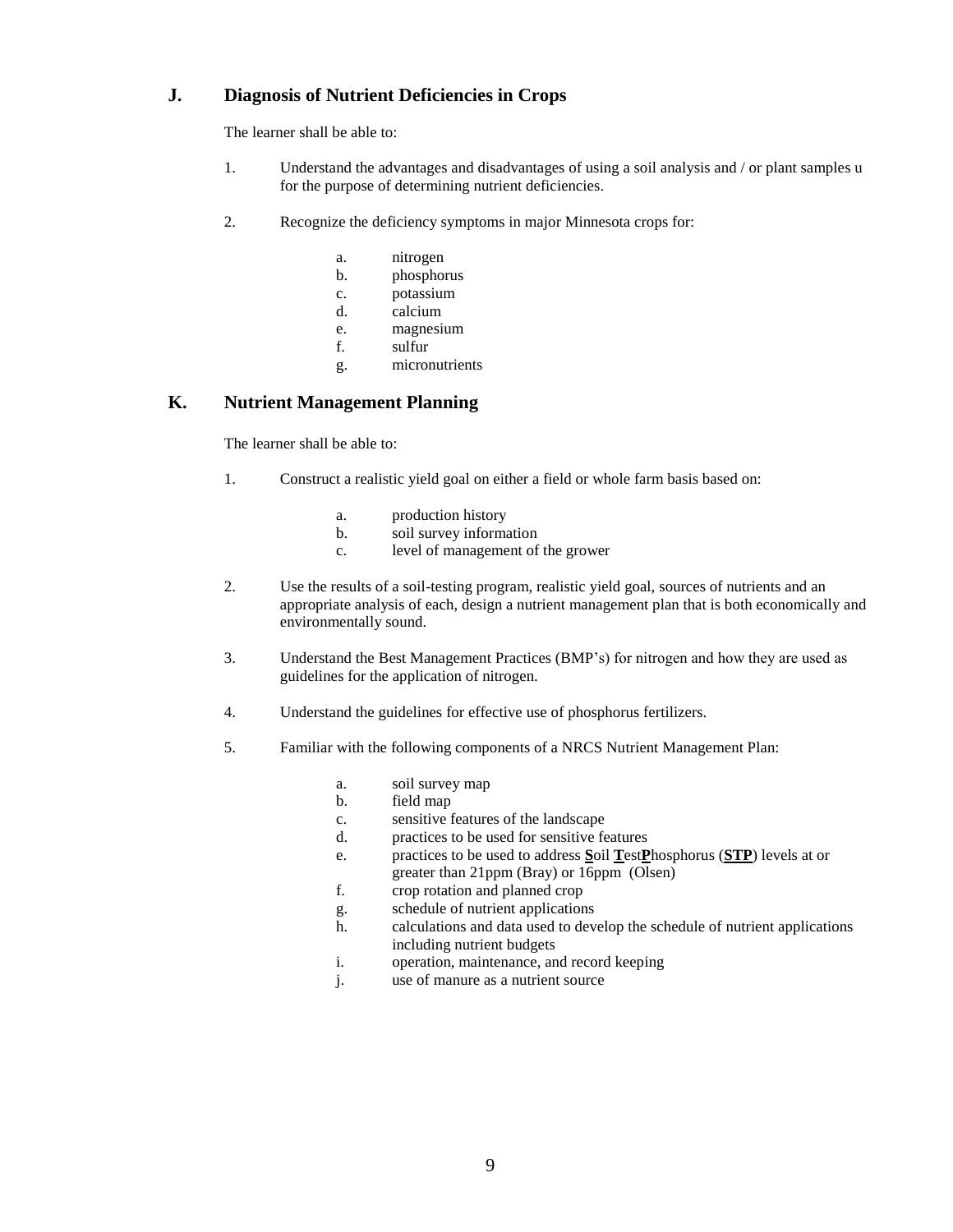# **II. SOIL AND WATER MANAGEMENT**

#### EXPERTISE WITHIN EACH COMPETENCY AREA:

#### **A. Basic Soil Properties**

The learner shall be able to:

- 1. Recognize the following basic soil chemical properties listed:
	- a. cation exchange capacity
	- b. soil pH
- 2. Understand the differences among saline, sodic, calcareous, and acid soils.
- 3. Recognize the following basic soil physical properties:
	- a. soil texture
	- b. soil structure
	- c. water holding capacity
	- d. infiltration rate
	- e. pore space (porosity)
	- f. organic matter content
	- g. bulk density

#### **B. Soil Erosion**

- 1. Understand the role of the following conservation practices in reducing soil erosion:
	- a. conservation crop rotations
	- b. residue management
	- c. contour practices
	- d. grass waterways
	- e. field windbreaks
	- f. terraces, diversions and water and sediment control basins
	- g. plant wind barriers
	- h. cross wind strip cropping
	- i. grass filter strips
	- j. riparian buffer forested strips
- 2. Identify which of the conservation practices listed in B1 can be used to reduce sheet and rill water erosion and which practices can be used to reduce wind erosion.
- 3. Understand how each of the following factors affect the rate of erosion by water:
	- a. duration and intensity of rainfall
	- b. soil texture
	- c. slope length
	- d. percent slope
	- e. vegetative and / or residue cover
- 4. Understand the term "tolerable soil loss" and the relationship to maintenance of the soil resource base.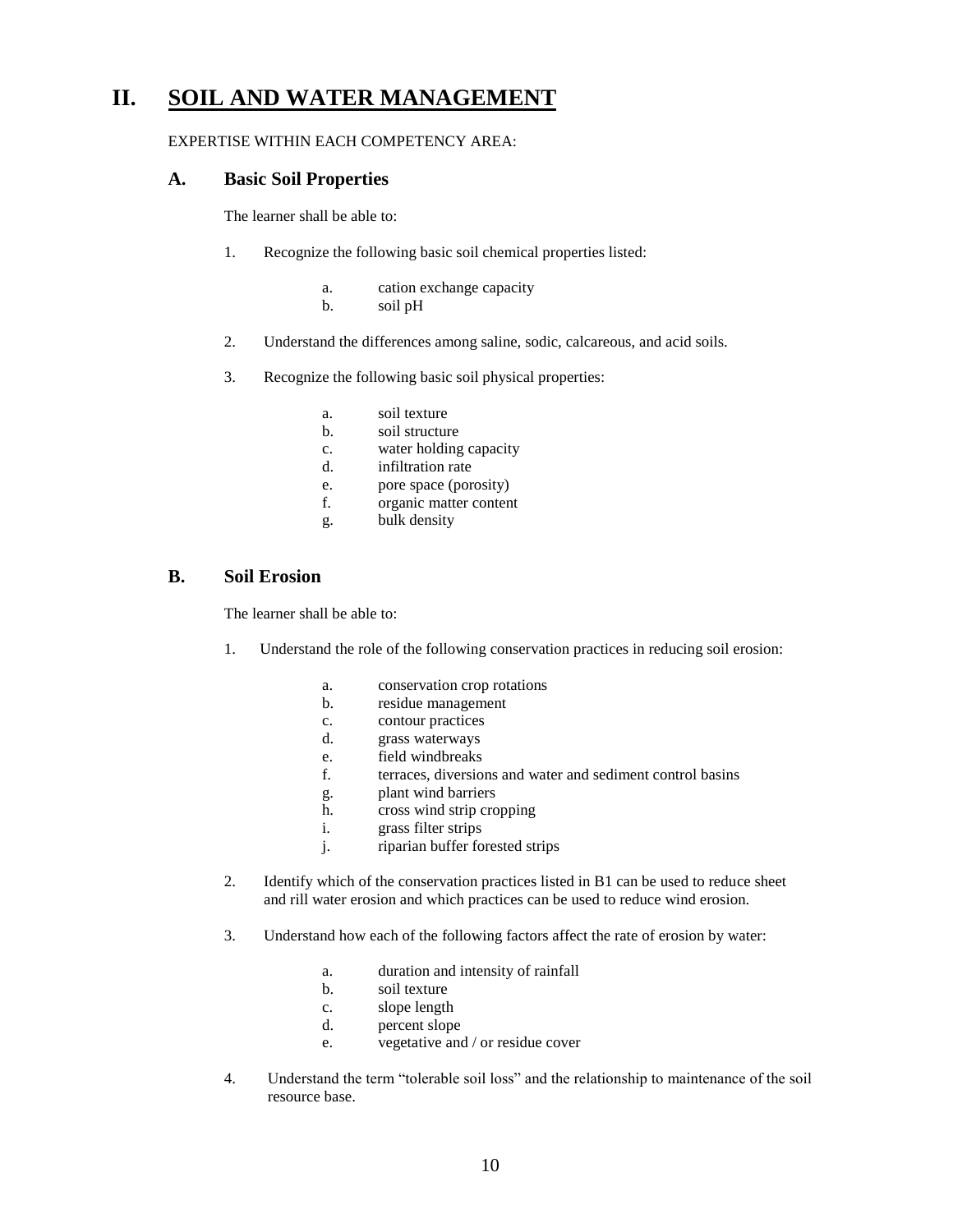#### **B. Soil Erosion (con't.)**

- 5. Identify the tillage systems that can be used to reduce soil erosion and explain how the reduction takes place.
- 6. Identify practices that will reduce sheet and rill erosion.
- 7. Identify practices that will reduce wind erosion.

# **C. Tillage and Residue Management**

The learner shall be able to:

- 1. Relate the selection of tillage practices to:
	- a. crop selection and rotation
	- b. soil physical properties
	- c. climate
	- d. economics
	- e. anticipated reduction in soil erosion
	- f. pest management
- 2. Identify tillage equipment used in row and drilled crop production for the following conservation tillage systems:
	- a. mulch tillage
	- b. strip tillage
	- c. ridge tillage
	- d. no-till
- 3. List the advantages, disadvantages, and limitation of the following conservation tillage systems:
	- a. mulch tillage
	- b. strip tillage
	- c. ridge tillage
	- d. no-till
- 4. Understand the method of measuring and calculating the percent of the soil surface covered by residue.

#### **D. Water Quality**

- 1. Understand the factors affecting the transport of pesticides to surface and ground waters:
	- a. pesticide solubility
	- b. half-life
	- c. absorption capacity
	- d. soil texture
	- e. soil permeability
	- f. soil organic matter content
	- g. depth to water table
	- h. soil and water conservation practices
	- i. climate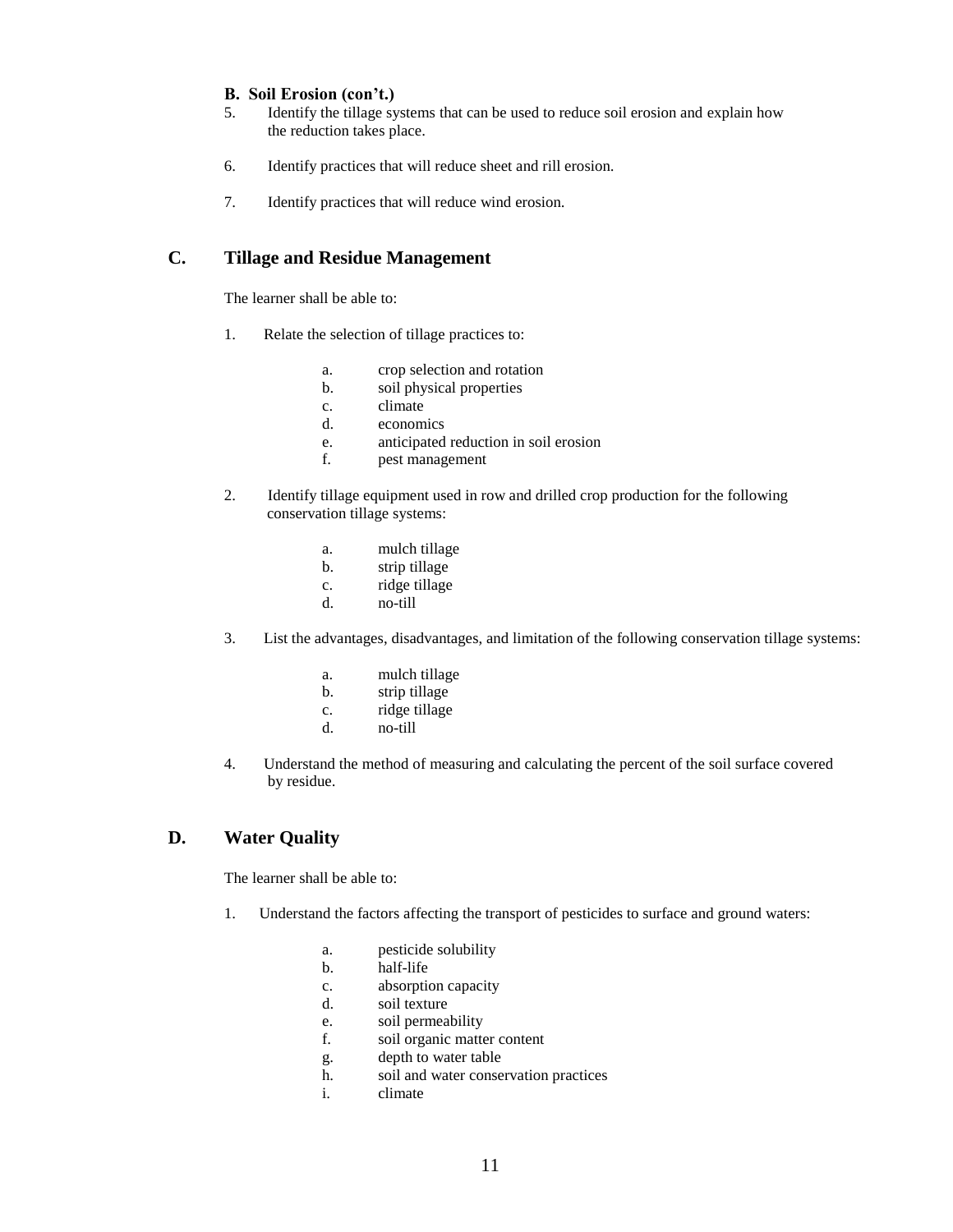#### **D. Water Quality (con't.)**

- 2. Understand the principles and consequences involved in the loss of nitrogen to surface or ground water and management practices that are appropriate for minimizing this loss.
- 3. Understand the principles and consequences involved in the loss of phosphorus to surface waters and management practices that are appropriate for minimizing this loss.
- 4. Understand the meaning of the term "bioavailable" phosphorus.
- 5. Describe how placement of fertilizer and manure phosphorus influences the amount available for transport to lakes and streams.
- 6. Distinguish "soluble P" from "sediment P".
- 7. Identify and describe methods that are used to prevent back siphoning when filling a fertilizer or pesticide tank.
- 8. Understand how erosion and sediment loss affect the quality of surface waters and the loss of organic matter.
- 9. Understand how the application of manure can affect pathogens and dissolved oxygen in surface waters.
- 10. Understand how the following practices can affect sediment load and transport:
	- a. control of soil erosion
	- b. filter strips
	- c. wetlands
- 11. Understand the meaning of the term, **T**otal **M**aximum **D**aily **L**oad (**TMDL**).

#### **E. Drainage Systems**

- 1. Recognize soil properties that affect the movement of water through soils.
- 2. Understand how excessive soil moisture (poor drainage) affects:
	- a. root growth and development
	- b. nutrient availability
	- c. nutrient absorption by plants
	- d. loss of nitrogen from the root zone
	- e. crop yield
- 3. Understand the general nature of tile drainage systems.
- 4. Identify the various materials that are used for tile drainage systems.
- 5. Understand that all crops are not affected equally by poor drainage.
- 6. Understand how tile depth and spacing, (random, pattern) affect tile arrangement drainage.
- 7. Recognize that open tile inlets can have a serious impact on water quality.
- 8. Have a general understanding of the regulatory process associated with tile drainage.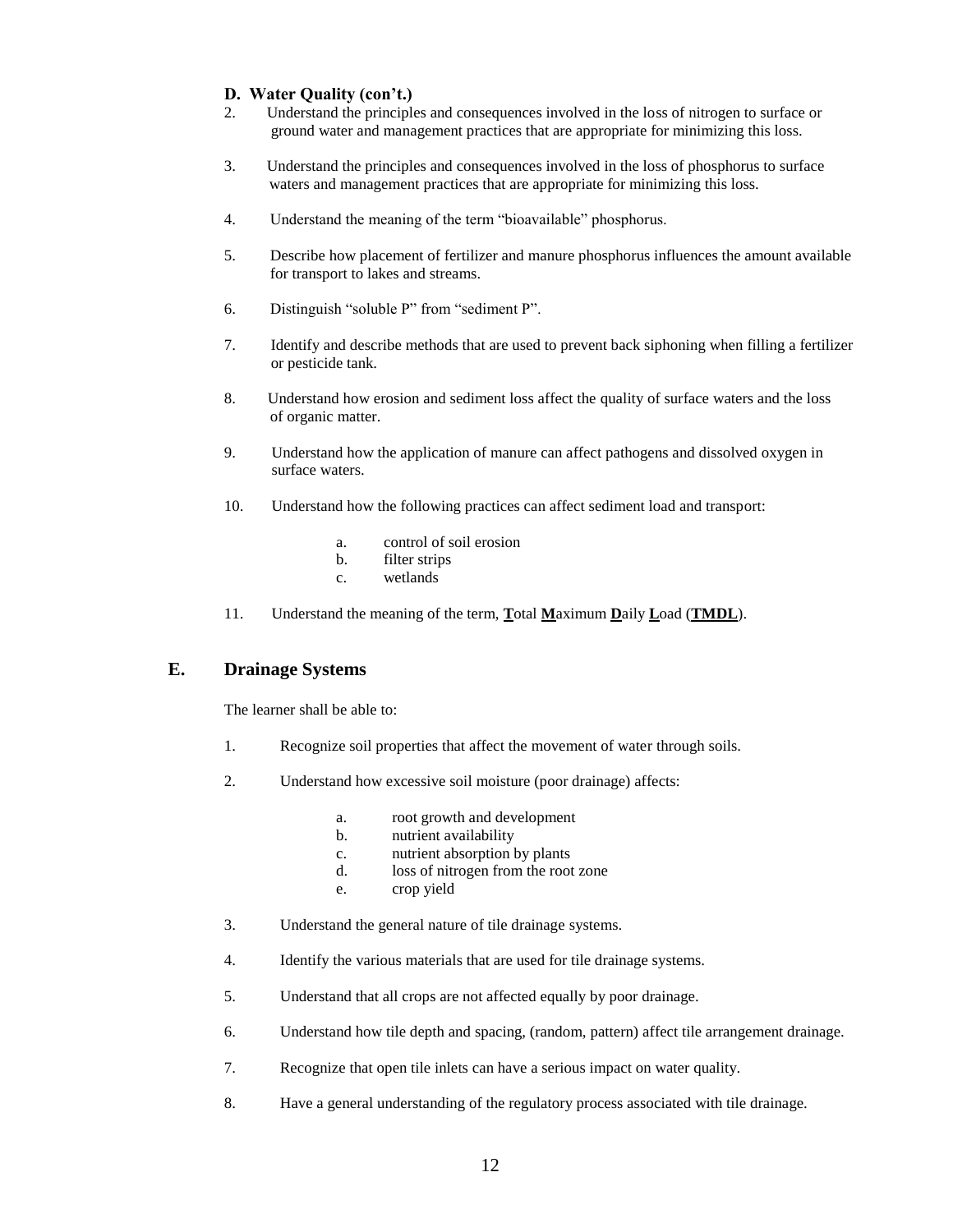# **F. Soil Compaction and Restrictive Layers**

- 1. Identify causes of and characteristics of the following restrictive layers:
	- a. subsurface compaction<br>b. surface compaction
	- surface compaction
	- c. crusting
- 2. Explain how restrictive soil layers hinder plant growth.
- 3. Describe methods for preventing and alleviating restrictive soil layers.
- 4. Understand the concept of "controlled traffic".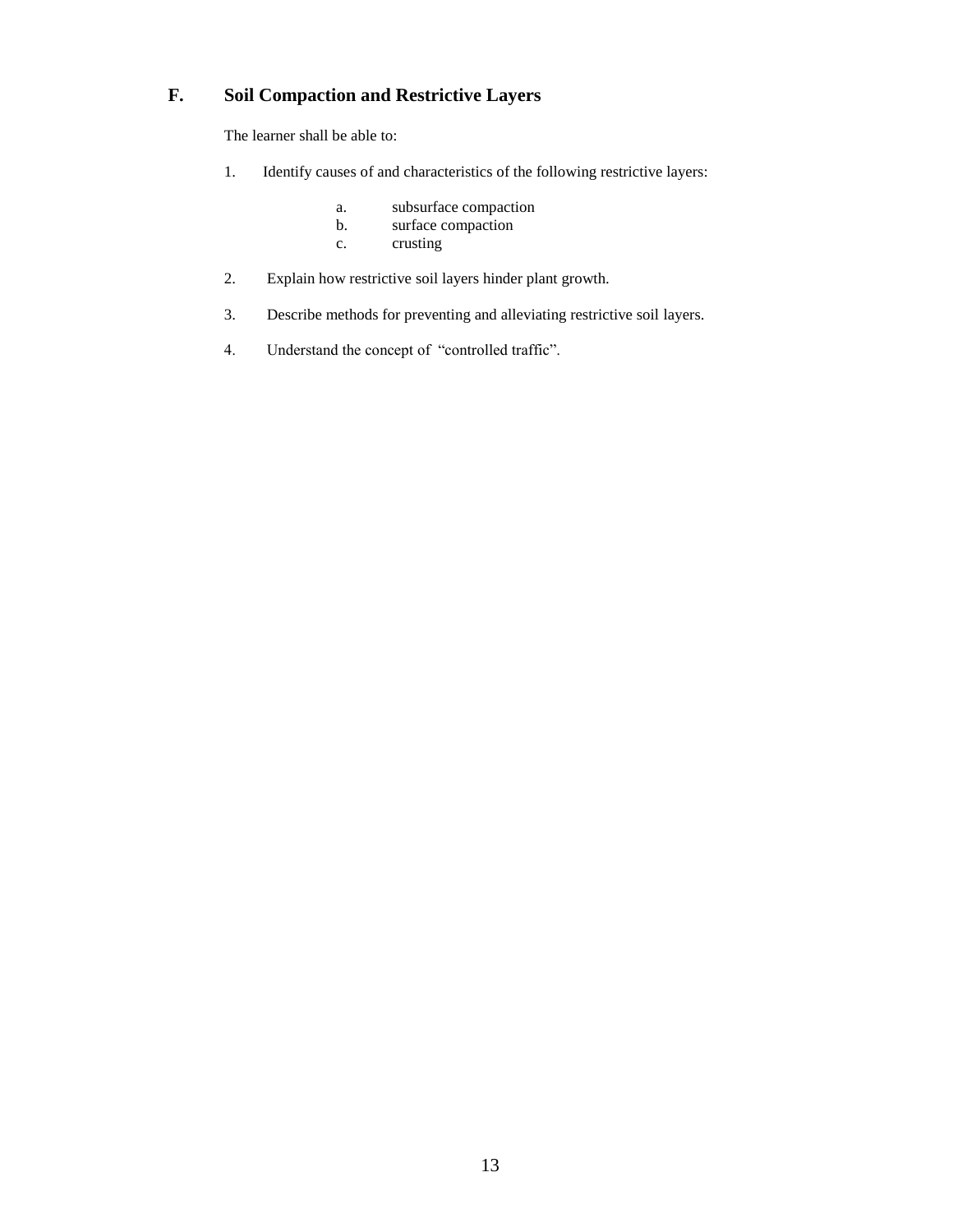# **III. PEST MANAGEMENT**

#### EXPERTISE WITHIN EACH COMPETENCY AREA:

#### **A. Weed Management and Herbicides**

#### **A1. Weed Identification and Biology**

The learner shall be able to:

- 1. Identify the weeds listed below by common name at any stage of growth:
- 2. Classify each weed listed below by its life cycle:
	- a. giant foxtail
	- b. green foxtail
	- c. yellow foxtail
	- d. wild proso millet
	- e. wild oat
	- f. barnyardgrass
	- g. yellow nutsedge
	- h. velvetleaf
	- i. common lanbsquarters
	- j. common ragweed
	- k. Canada thistle
	- l. cocklebur
	- m. giant ragweed
	- n. redroot pigweed
	- o. Pennsylvania smartweed
	- p. wild mustard
	- q. eastern black nightshade
	- r. quackgrass
	- s. wild buckwheat
	- t. tall waterhemp
	- u. large crabgrass
	- v. woolly cupgrass
	- w. horseweed
	- x. common dandeloin
- 3. Define weed competition and factors that influence competition.
- 4. Describe how weeds reproduce and spread.

#### **A2. Weed Control**

- 1. Define cultural weed control.
- 2. Define chemical weed control.
- 3. Define mechanical weed control.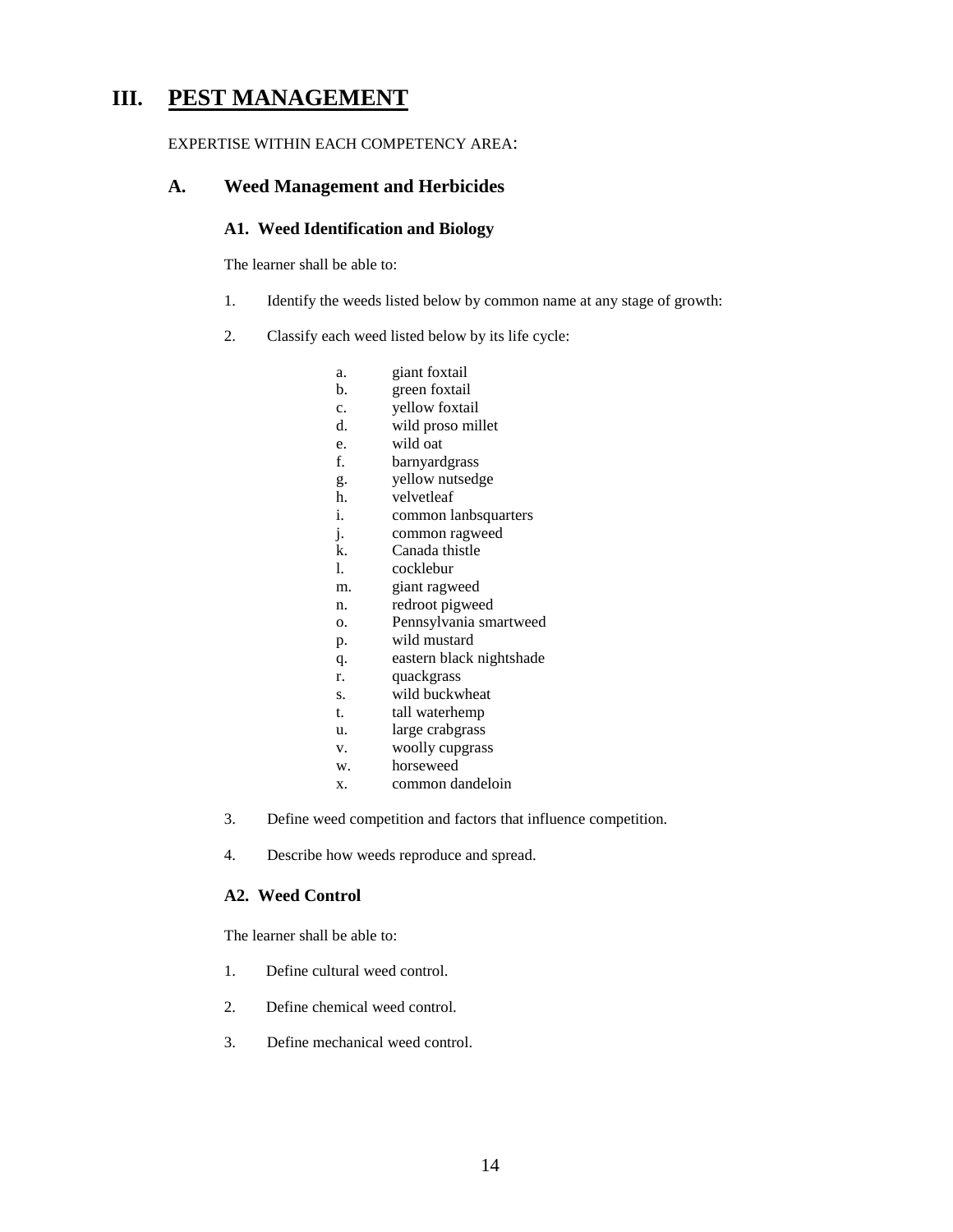#### **A3. Herbicide Persistence**

The learner shall be able to:

1. Recognize what factors affect herbicide carryover and why.

#### **A4. Herbicide Resistance**

The learner shall be able to:

- 1. Recognize how herbicide resistance develops and how to prevent resistance.
- 2. Differentiate herbicide resistance from other factors that affect herbicide performance.

#### **A5. Herbicide Mode of Action**

The learner shall be able to:

- 1. Define Herbicide Mode of Action.
- 2. Identify the four key steps in the herbicide mode of action process.
- 3. Define what it means for a herbicide to be systemic or nonsystemic (contact) and how it relates to herbicide injury and potential for recovery from herbicide-induced injury.

#### **A6. Herbicide Injury**

The learner shall be able to:

- 1. Describe how the following factors can influence he likelihood and severity of herbicide injury:
	- a. time and method of application
	- b. environmental factors
	- c. stage of plant development
	- d. genetic make-up of plant

#### **A7. Herbicide Application**

- 1. List factors influencing soil applied herbicides.
- 2. List factors influencing postemergence herbicides.
- 3. Recognize physical characteristics of various herbicide formulations and how those characteristics affect application methods, timing, and efficacy of control.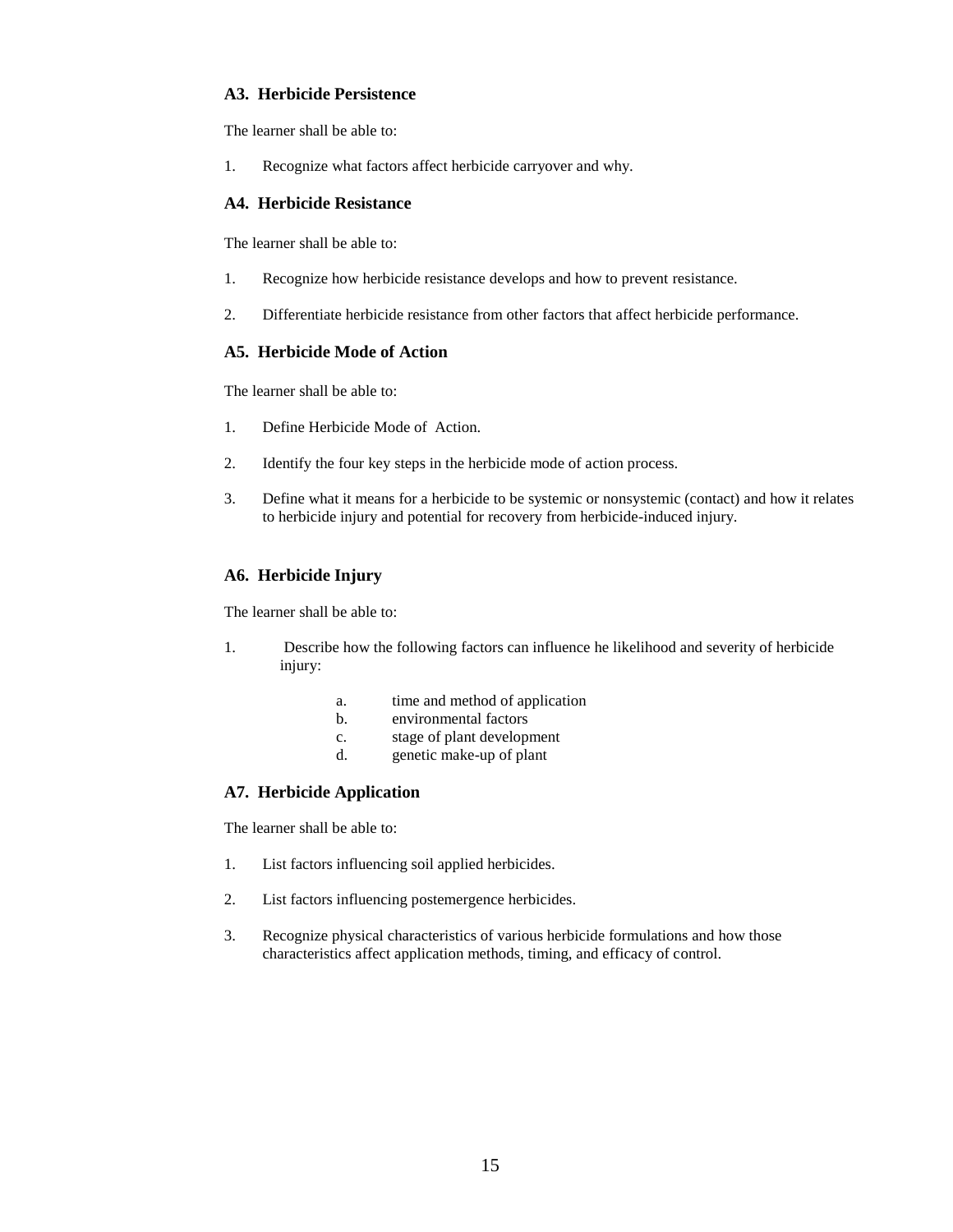#### **B. Plant Disease Management and Fungicides**

#### **Bl. Disease Diagnosis and Causal Organisms**

The learner should be able to:

- 1. Describe the basic steps in diagnosis of plant diseases.
- 2. Describe the differences between symptoms and signs of plant disease.
- 3. Identify each of the crop diseases listed below by host plant symptoms and signs:
- 4. List the crops affected by each of the diseases listed below:
- 5. Classify each disease listed below by the type of causal organism (bacteria, virus, fungus, nematode, other):
	- a. Corn stalk rots
	- b. northern corn leaf blight
	- c. sudden death syndrome
	- d. Phytophora root rot
	- e. brown stem rot
	- f. bean pod mottle virus
	- g. stem rust
	- h. loose smut
	- i. ergot
	- j. potato early blight
	- k. grey leaf spot of corn
	- l. leaf rust
	- m. cyst nematode
	- n. bacterial blight (leaf)
	- o. barley yellow dwarf
	- p. red leaf oat
	- q. white mold
	- r. Fusarium head blight
	- s. tanspot
	- t. rhizoctonia crown rot
	- u. rhizoctonia root rot
	- v. common smut
	- w. cercospora leaf spot
	- x. common leaf spot of alfalfa

#### **B2. Biology of Plant Pathogens and Plant Diseases**

- 1. Give examples of simple disease cycles and how they relate to disease management.
- 2. Describe differences between fungi, bacteria, viruses, and nematodes relative to disease management.
- 3. Draw the disease triangle and describe the basics of how plant pathogens infect plants and cause disease.
- 4. Provide basics of factors affecting survival and spread of plant pathogens.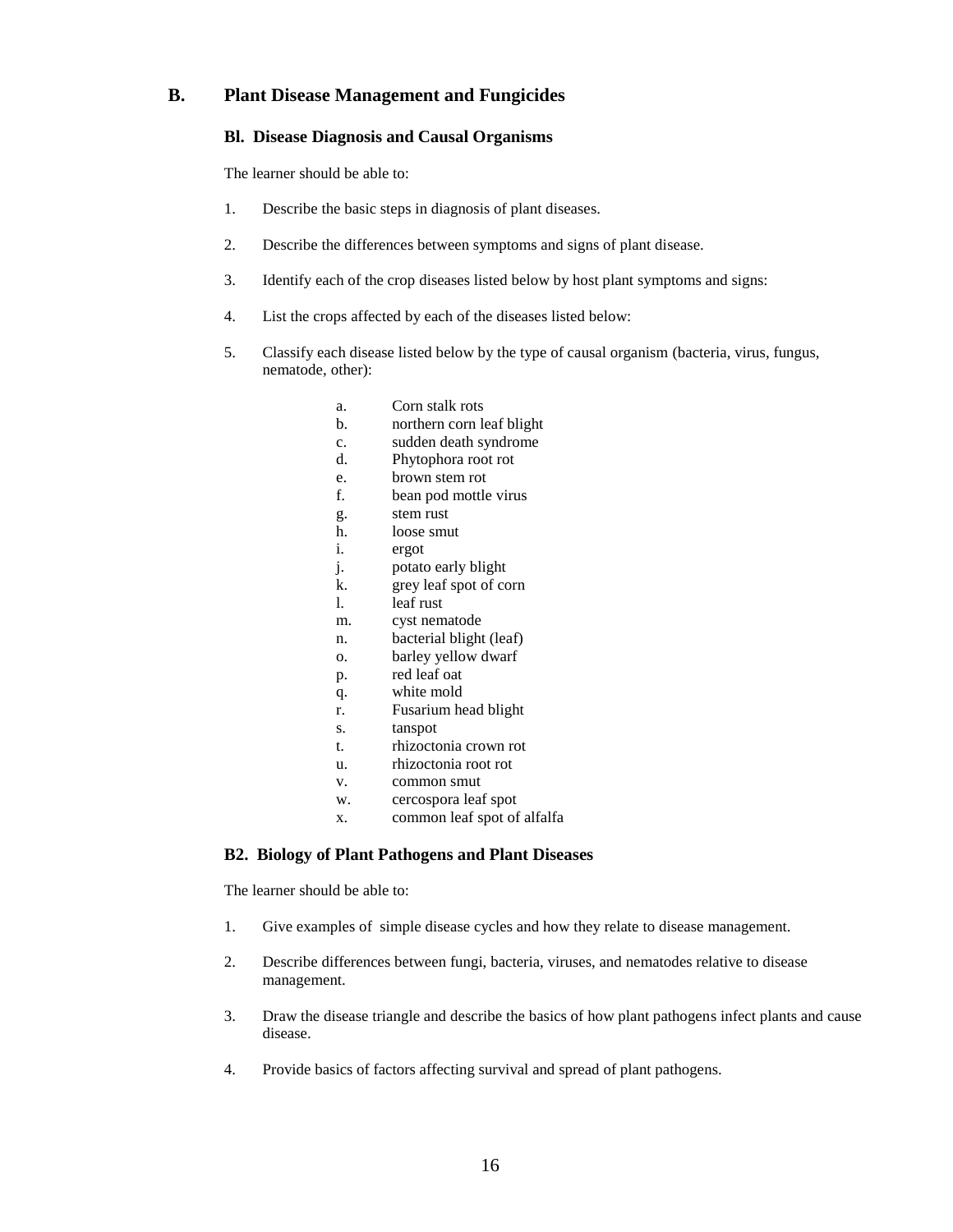#### **B3. Disease Management for Common Diseases**

The learner should be able to:

- 1. Describe how avoidance, resistance, exclusion, and chemicals are used for disease management.
- 2. Describe the most important fundamentals of disease management for common diseases of common crops.
- 3. List some pros and cons of using resistance and chemicals to manage disease.

#### **B4. Disease Resistance**

The learner should be able to:

- 1. Define the differences between disease resistance and tolerance.
- 2. Explain possible reasons why a crop variety labeled as resistant to a disease becomes affected by that disease.
- 3. Describe how different races of a pathogen such as the soybean cyst nematode or Phytophthora can affect how well resistance functions.

#### **B5. Fungicide Characteristics and Application**

The learner should be able to:

- 1. Define Fungicide Mode of Action.
- 2. Describe the differences between contact and systemic fungicides and provide examples of each.
- 3. Describe how time and method of application, environmental factors, and stage of plant and disease development can influence the efficacy of a fungicide application.

#### **B6. Relationships Between Agronomic Practices and Plant Diseases**

- 1. Describe how tillage and crop rotation can influence plant diseases.
- 2. List several agronomic practices that affect plant disease development, and provide examples of specific agronomic practices that affect some specific diseases (for example, decreased planting density or increased row width may reduce white mold in soybeans).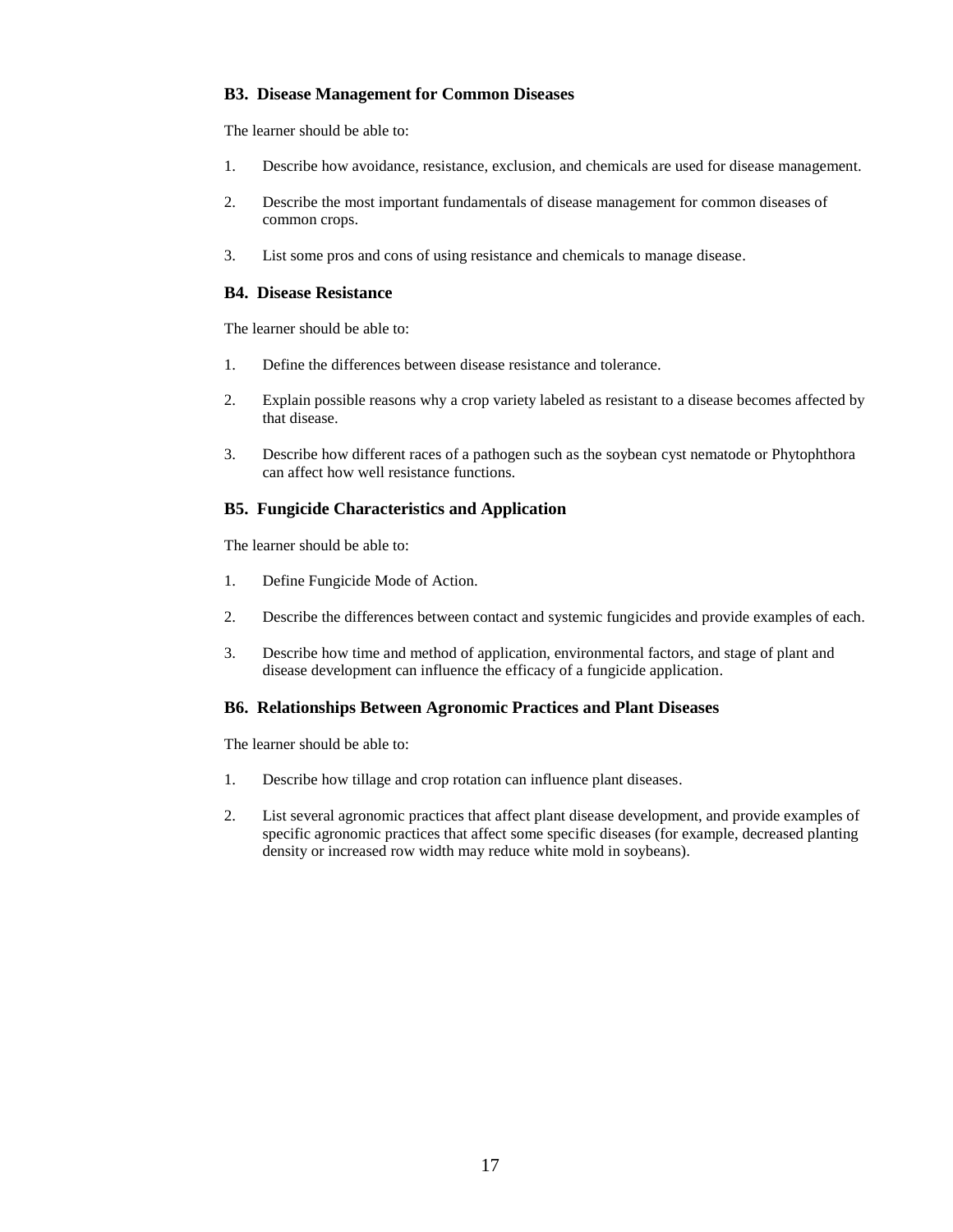#### **C. Insect Management and Insecticides**

#### **C1. Insect Identification and Biology**

- 1. Identify the crop-damaging insects and mites listed below:
	- a. grasshoppers
	- b bean leaf beetle larva and adult
	- c. alfalfa weevil larva and adult
	- d. pea aphid
	- e. potato leafhopper nymph and adult
	- f. European corn borer larva
	- g. corn earworm larva
	- h. corn leaf aphid
	- i. northern corn rootworm adult and larva
	- j. western corn root worm adult and larva
	- k. dingy cutworm larva
	- l. black cutworm larva
	- m. armyworm larva
	- n. seed corn maggot
	- o. greenbug
	- p. wheat sawfly larva
	- q. soybean aphid
	- r. two-spotted spidermites
	- s. white grubs
	- t. stem maggot
	- u. English grain aphid
	- v. Colorado potato beetle adult and larva
	- w. green peach aphid
	- x. wireworm larva
- 2. Describe the life cycle of each of these insects and mites in Minnesota:
	- a. Specify the type of metamorphosis (gradual, complete), number of generations per year, and how they reproduce (sexual, asexual).
	- b. List the over-wintering stage (if any) in Minnesota and how that relates to seasonal appearance of these insects in crops.
	- c. Identify how they colonize and infest fields.
- 3. Characterize the feeding injury of each insect and damage to crops:
	- a. Describe the host range of each insect and list the crop(s) that it attacks.
	- b. Classify each insect by how they feed.
	- c. Recognize and diagnose the feeding injury of each pest, and associated crop symptoms.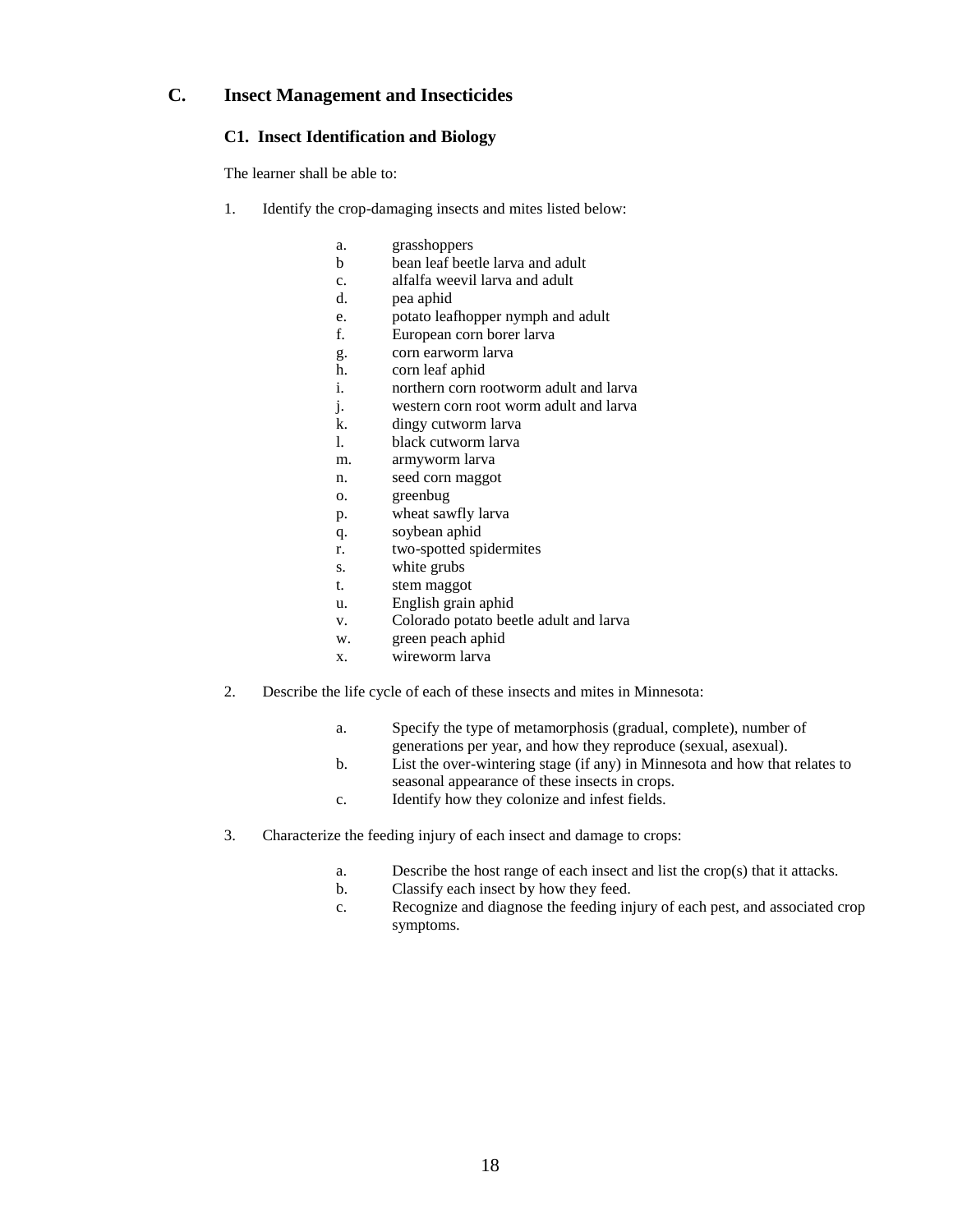#### **C2. Insect Control**

The learner shall be able to:

- 1. Define the following key concepts in insect management:
	- a. Economic damage
	- b. Economic injury level
	- c. Economic threshold
	- d. Action level
- 2. Describe the following control options:
	- a. Natural control
	- b. Biological control
	- c. Cultural control
	- d. Host plant resistance
	- e. Transgenic crops
	- f. Insecticides
- 3. Compare and contrast control options for each insect or mite pest listed above based on their availability, effectiveness, cost, health and environmental concerns.
- 4. Describe scouting and decision procedures for each insect or mite pest listed above:
	- a. List the scouted stage of each pest and method of sampling
	- b. Define the seasonal scouting window for each pest
	- c. Specify current action levels or economic thresholds for each pest

#### **C3. Insecticide Resistance**

The learner shall be able to:

- 1. Recognize why / how insect resistance develops and explain the role of selection pressure.
- 2. Provide Minnesota examples of resistance developing against:
	- a. Cultural control (crop rotation)
	- b. Host plant resistance
	- c. Insecticides
- 3. Describe how to prevent resistance.
- 4. Explain current insect resistance management plans for transgenic crops.

#### **C4. Insecticide Mode of Action**

The learner shall be able to:

1. Describe how insecticides kill insects.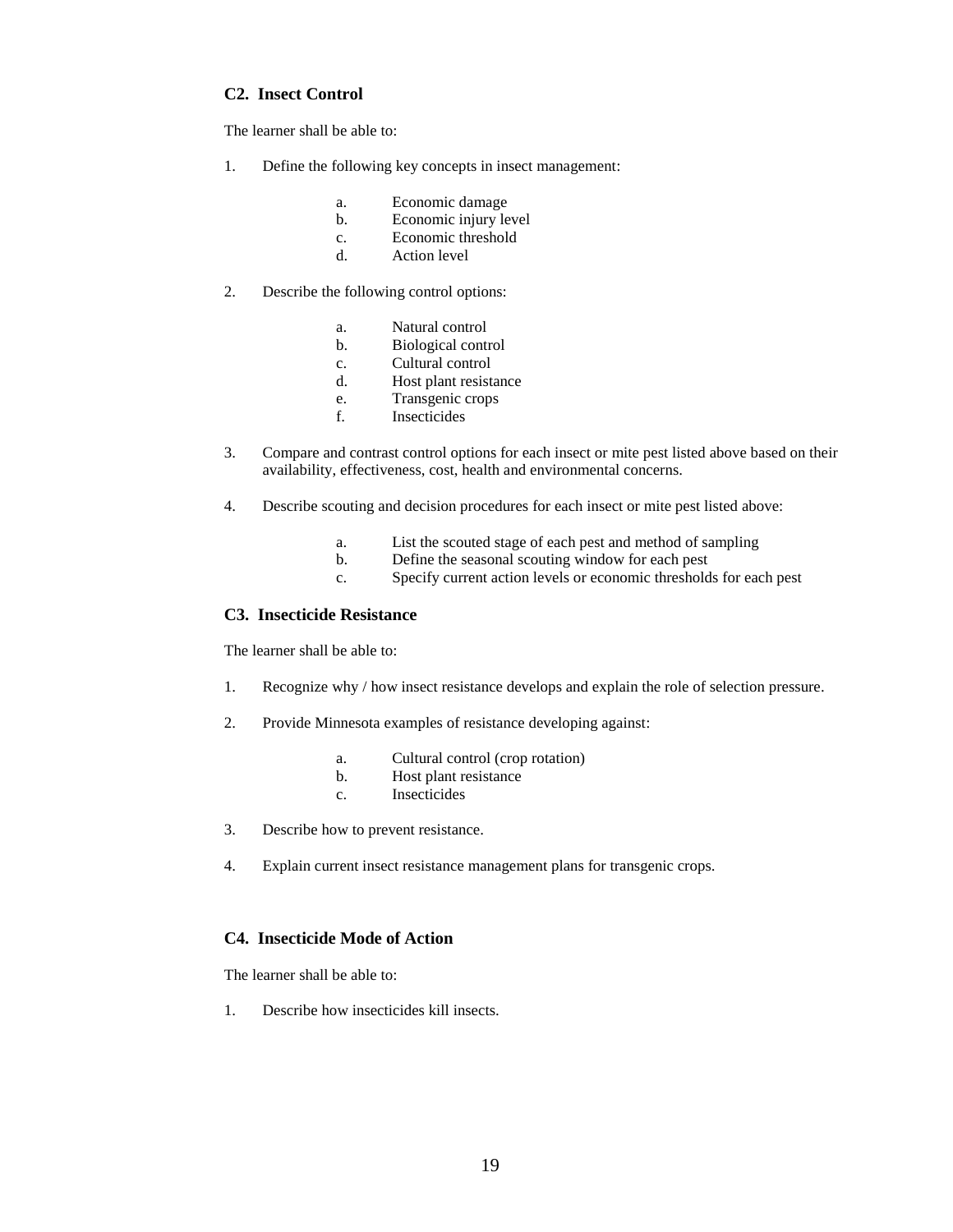#### **C5. Insecticide Application**

The learner shall be able to:

- 1. List factors influencing soil and foliar-applied insecticide performance.
- 2. Recognize physical characteristics of various insecticide formulations and how those characteristics affect application methods, timing, and efficacy of control.
- 3. Select appropriate insecticide(s) for each insect or mite pest listed above based on a consideration of effectiveness, cost, safety and environmental risks:
- 4. Identify human and landscape features of fields that applicators should consider during insecticide application.

#### **D. Integrated pest management**

#### **D1. Principles of Integrated Pest Management**

The learner shall be able to:

1. Define Integrated Pest Management **(IPM**).

#### **D2. Pest Management Recommendations**

The learner shall be able to:

1. Use given information to make economically and environmentally sound pesticide recommendations.

#### **E. Pesticide Use**

#### **E1. Laws and Regulations**

- 1. Describe federal and local regulations regarding pesticide use outlined in the Federal Insecticide, Fungicide and Rodenticide Act along with its 40 CFR regulations and the Minnesota Pesticide Control Law (Minn. Stat. 18B):
	- a. Pesticide distribution, use, storage & handling
	- b. Disposal of pesticides, rinsates, and containers
	- c. Applicator licensing requirements
	- d. Applicator recordkeeping requirements
	- e. Restricted-Use pesticide requirements
	- f. Posting and field re-entry restrictions for treated areas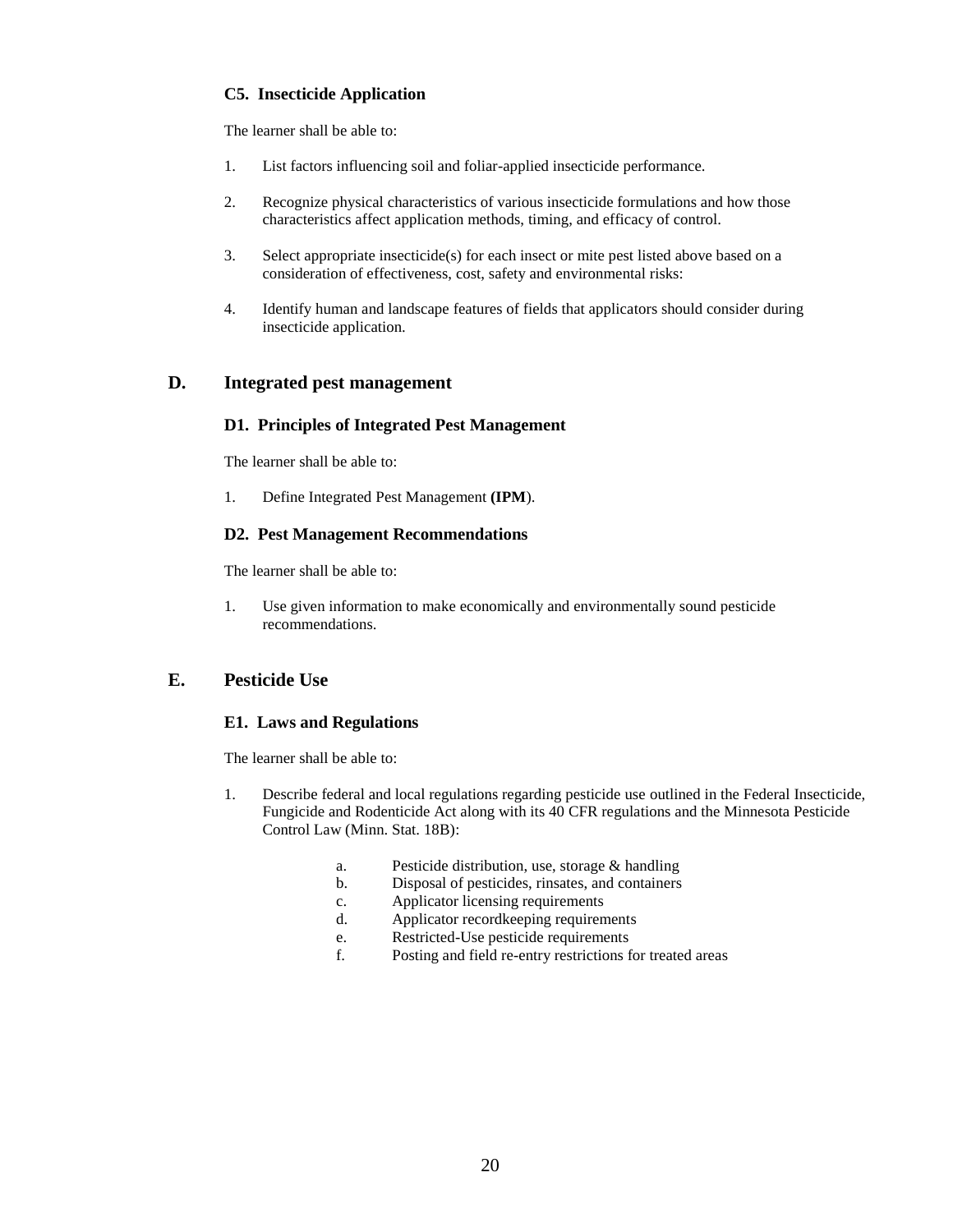#### **E2. Pesticide Labels and Labeling Comprehension**

The learner shall be able to:

- 1. Recognize the types of information on the label:
	- a. Safety information including Child Hazard Warning, Signal Word, Hazards to Human & Domestic Animals, Protective Clothing & Equipment, Statement of Practical Treatment
	- b. Environmental Hazard Information
	- c. Product information including Restricted-Use Classification, Brand Name Formulation, Ingredient Statement, Product Registration Number, EPA Establishment Number, Weight, Physical & Chemical Hazard
	- d. Use information including Misuse Statement, Storage & Transportation, Container Rinsing & Disposal, Restricted Entry Statements, Directions for Use
- 2. Read and follow all product label directions and precautions.

#### **E3. Pesticide Safety**

- 1. Select the proper pesticide for a given situation.
- 2. Describe the procedures for handling a pesticide spill.
- 3. Describe disposal procedures for waste pesticides and empty containers.
- 4. List setback requirements when mixing and loading.
- 5. Describe how to prevent backsiphoning.
- 6. Describe proper storage and security of pesticides.
- 7. Recognize Worker Protection Standards worker and handler requirements:
	- a. Handling, mixing, and loading
	- b. Re-entry precautions, posting, and decontamination
	- c. Protective clothing, equipment and maintenance procedures
	- d. Pesticide poisoning effects, symptoms, and first aid procedures
		- e. Pesticide toxicity knowledge
		- f. Minimizing exposure—risk assessment
		- g. Personal safety and hygiene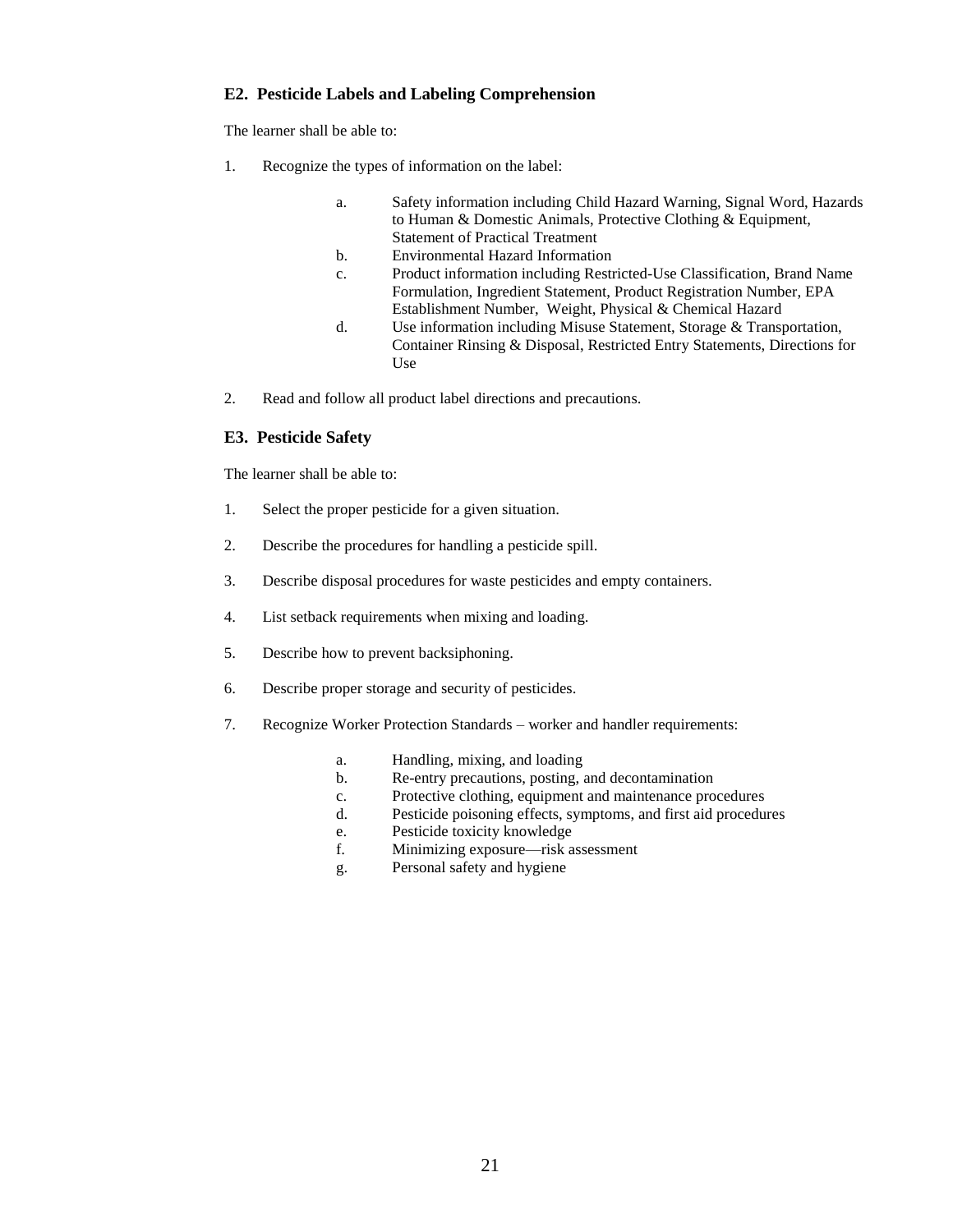#### **E4. Environmental Considerations**

The learner shall be able to:

- 1. Describe the environmental fate of pesticides as it relates to:
	- a. Drift to non-target sites
	- b. Pesticide accumulation
	- c. Pesticide persistence
- 2. Recognize pesticides that are a concern for ground and surface water.
- 3. List pesticide and site characteristics affecting off-site movement.
- 4. Describe state-established pesticide voluntary Best Management Practices (BMP's).
- 5. Describe state-established chemical-specific voluntary Best Management Practices (BMP's).

#### **E5. Pesticide Application Equipment and Calibration**

- 1. List types of application equipment.
- 2. Recognize equipment parts and select appropriate nozzles.
- 3. Describe sprayer maintenance and cleaning procedures.
- 4. Define pesticide transfer.
- 5. Understand calibration factors and methods.
- 6. Calculate rates and volumes for mixing.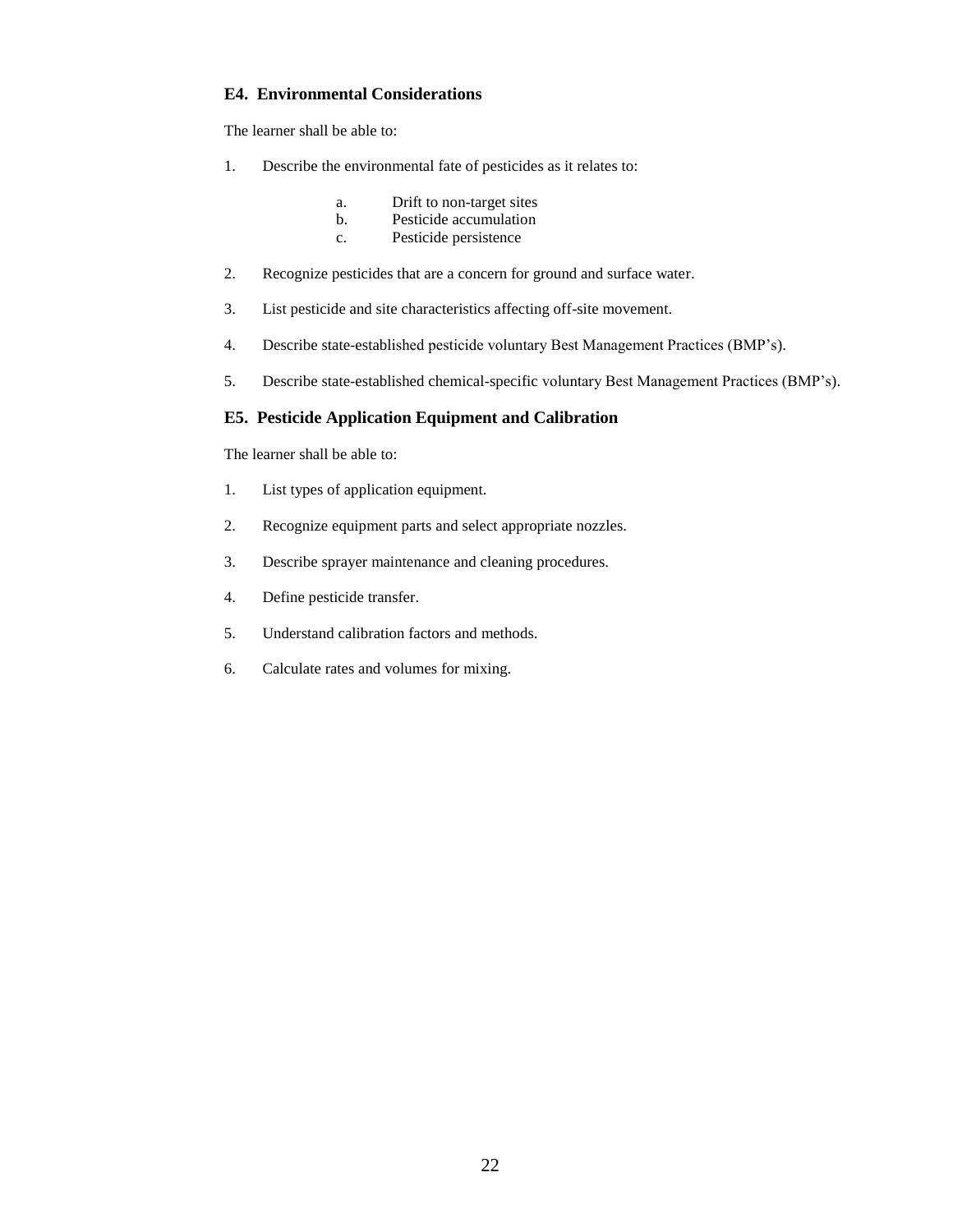# **IV. CROP PRODUCTION**

#### EXPERTISE WITHIN EACH COMPETENCY AREA:

#### **A. Identification of Crops**

The learner shall be able to:

- 1. Identify the seed of each of the crops listed below:
- 1. Identify the plant of each of the crops listed below:
	- a. alfalfa
	- b. barley
	- c. canola
	- d. corn
	- e. dry edible beans
	- f. flax
	- g. oats
	- h. orchard grass
	- i. red clover
	- j. reed canary grass
	- k. rye
	- l. smooth brome grass
	- m. potatoes
	- n. soybean
	- o. sugar beet
	- p. wheat
	- q. peas
	- r. sunflowers
	- s. timothy

# **B. General Crop Adaptation**

#### **B1. Soil Adaptations**

The learner shall be able to:

- 1. Describe how crops respond to the following factors:
	- a. soil fertility levels
	- b. soil pH
	- c. soil drainage and texture
	- d. soil temperature
- 2. List the recommended soil pH ranges for agronomically important crops.

#### **B2. Climatic Adaptations**

- 1. Describe the adaptation of agronomically important crops to extremes of precipitation.
- 2. Describe the adaptation of agronomically important crops to ambient temperature.
- 3. Describe the adaptation of agronomically important crops to day length.
- 4. Be able to describe the components of **G**rowing **D**egree **U**nits (**GDU**).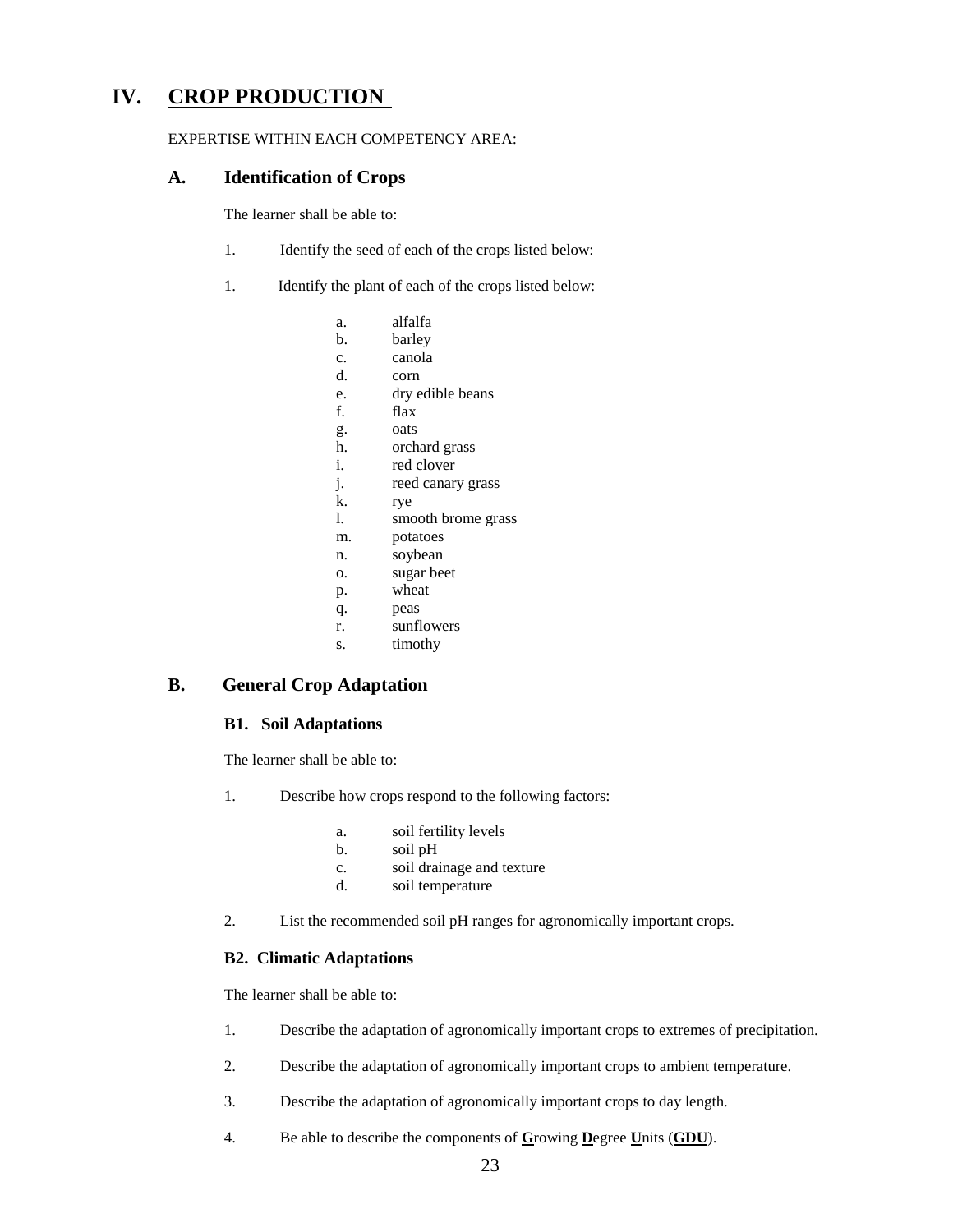# **C. Anatomy, Growth, and Developmental Stages of Major Agronomic Crops**

#### **C1. Plant Staging – Grain Crops and Soybeans**

The learner shall be able to:

- 1. Describe the systems used to stage corn, soybeans and small grains.
- 2. Use the staging systems to identify the stage of growth at any time between emergence and physiological maturity.

#### **C2. Plant Staging – Forage Legumes and Grasses**

The learner shall be able to:

- 1. Describe the systems used to stage forage legumes and grasses.
- 2. Use the systems to identify growth stages of forage legumes and grasses.

#### **C3. Harvesting Forages and Ensiles**

The learner shall be able to:

- 1. Describe how frequency of harvest is related to forage yield and quality.
- 2. Describe how frequency and timing of harvest affects stand longevity, food reserves, and stand persistence.
- 3. Describe how crop maturity at harvest affects feed quality (**T**otal **D**igestible **N**utrients and Relative Feed Value).

#### **C4. Regrowth of Forage Crops after Harvesting**

The learner shall be able to:

1. Describe the locations and functions of meristems used for regrowth in forage legumes and forage grasses.

#### **C5. Management Factors Related to Anatomy, Growth, & Development of Major Crops**

The learner shall be able to:

- 1. Relate anatomical features of major crops to developmental stages.
- 2. Recognize relationships between the growth and development of major crops and management factors.

#### **D. Seeding Date Factors**

- 1. Describe factors that determine when to seed corn, soybeans, small grains and forages.
- 2. Recognize consequences of seeding too early or too late.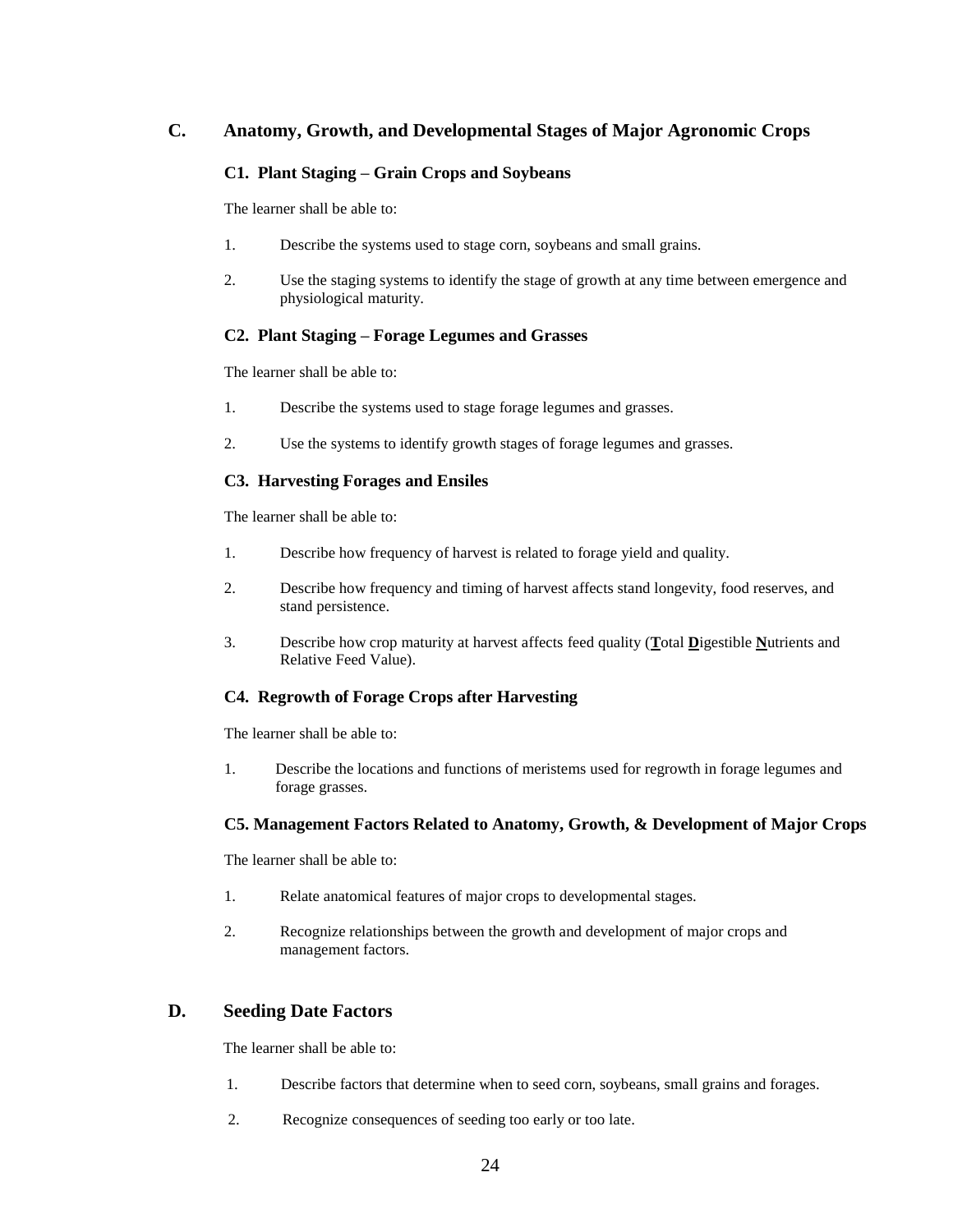# **E. Seeding Rates and Pattern Factors of Major Crops**

The learner shall be able to:

- 1. List factors that influence the seeding rate of major crops.
- 2. List factors that determine the seed placement at planting and its ramifications.
- 3. Recognize characteristics of major crops that make them adapted to high or low seeding rates.
- 4. List methods used to seed small grains and forage crops.
- 5. Explain why forage crop establishment is more difficult than the establishment of grain crops.
- 6. List recommended seeding rates for major crops.
- 7. List advantages and disadvantages of seeding pure grass or legume stands vs. mixed stands.
- 8. Recognize the advantages and disadvantages of various row spacing on various crops.

# **F. Seeding Depth Factors**

The learner shall be able to:

- 1. List the recommended seeding depths for major crops.
- 2. Recognize how crops respond to depth of planting.
- 3. Recognize conditions that would cause recommended seeding depth to be altered.

# **G. Crop Damage, Mortality, and Factors Influencing Replanting Decisions**

- 1. Describe the type of damage that insects, disease, pesticides, seed quality, and acts of nature can cause to corn, soybean, and small grain and forage crops.
- 2. Describe the effect of pesticide use and crop rotation on replanting decisions.
- 3. Describe climatic and plant factors, which influence a plant's ability to resume growth after being damaged
- 4. Determination when crop damage would economically justify replanting.